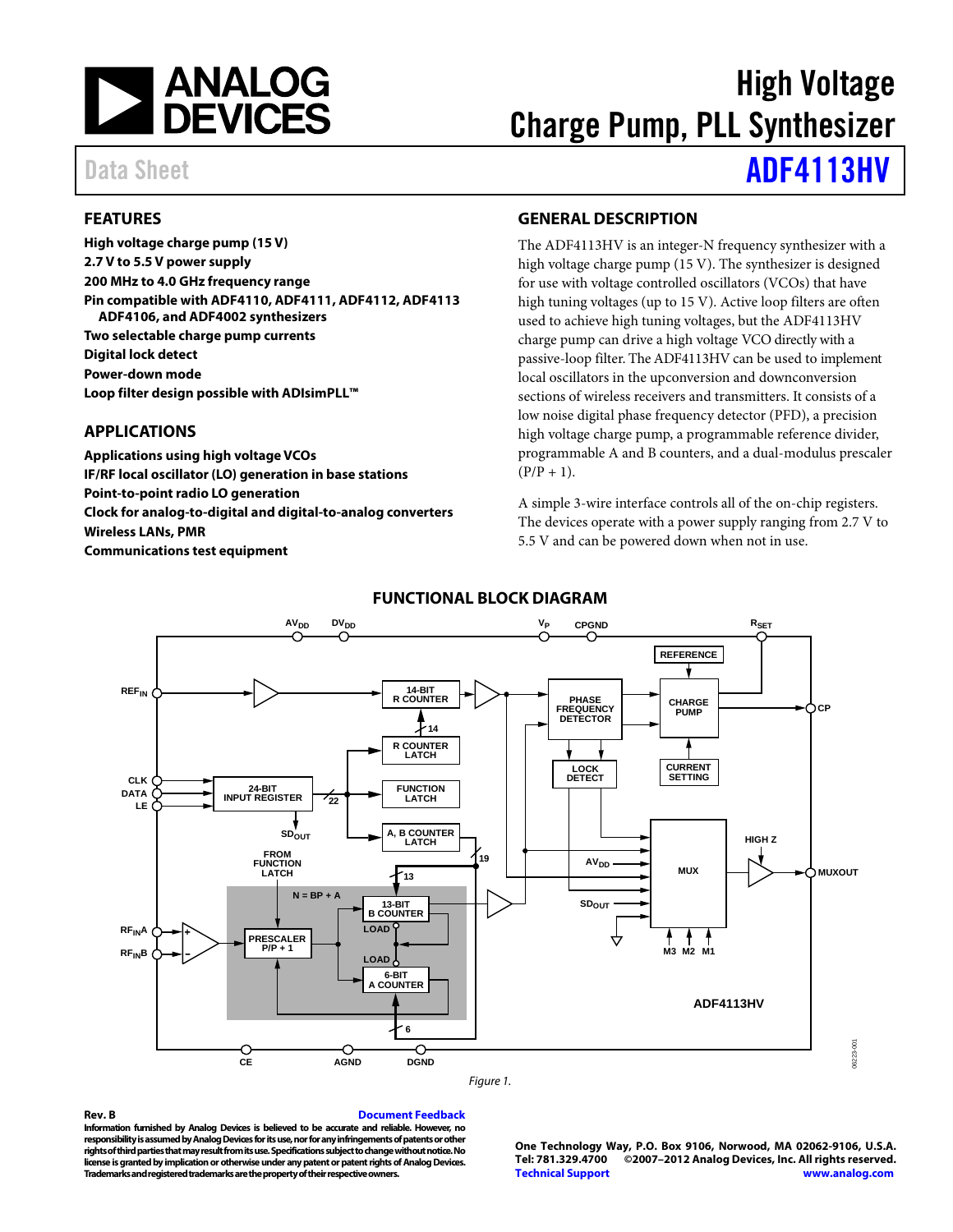# **TABLE OF CONTENTS**

| Pin Configurations and Function Descriptions  6 |
|-------------------------------------------------|
|                                                 |
|                                                 |
|                                                 |
|                                                 |

| Phase Frequency Detector (PFD) and Charge Pump 10 |  |
|---------------------------------------------------|--|
|                                                   |  |
|                                                   |  |
|                                                   |  |
|                                                   |  |
| Using a Digitial-to-Analog Converter to Drive     |  |
|                                                   |  |
|                                                   |  |
| PCB Design Guidelines for Chip Scale Package  16  |  |
|                                                   |  |
|                                                   |  |
|                                                   |  |

# <span id="page-1-0"></span>**REVISION HISTORY**

| $10/12$ —Rev. A to Rev. B                             |  |
|-------------------------------------------------------|--|
| Changed CP-20-1 Package to CP-20-6 Package  Universal |  |
|                                                       |  |
|                                                       |  |
|                                                       |  |
|                                                       |  |
| 9/08-Rev. 0 to Rev. A                                 |  |
|                                                       |  |

1/07-Revision 0: Initial Version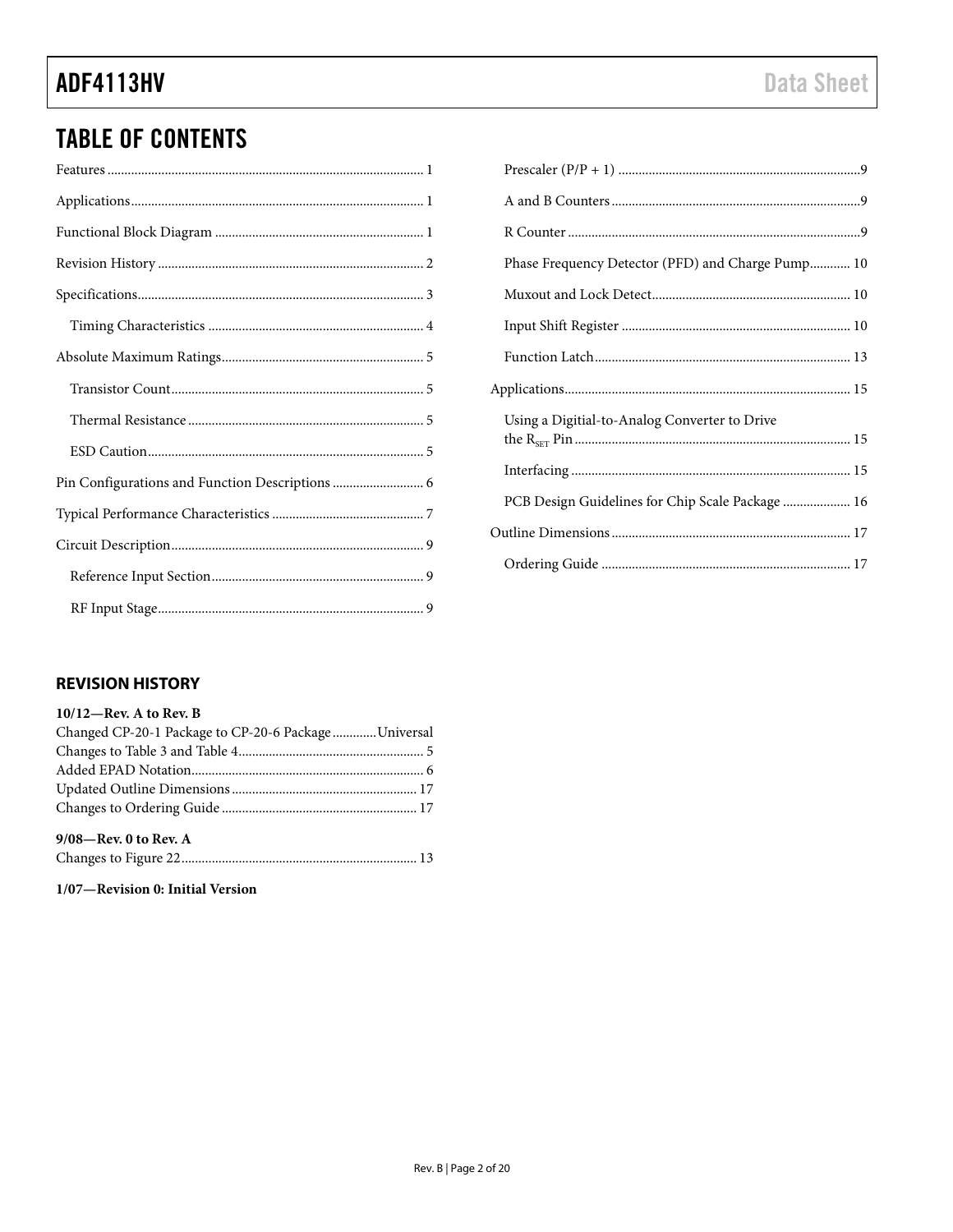# <span id="page-2-0"></span>**SPECIFICATIONS**

 $AV_{DD} = DV_{DD} = 3 V ± 10%, 5 V ± 10%; 13.5 V < V_{P} \le 16.5 V; AGND = DGND = CPGND = 0 V; R_{SET} = 4.7 kΩ; dBm referred to 50 Ω;$  $T_A = T_{MIN}$  to  $T_{MAX}$ , unless otherwise noted. Operating temperature range for B version: −40°C to +85°C. **Table 1.** 

| Parameter                                          | <b>B</b> Version        | B Chips <sup>1</sup> | Unit          | <b>Test Conditions/Comments</b>                                  |
|----------------------------------------------------|-------------------------|----------------------|---------------|------------------------------------------------------------------|
| RF CHARACTERISTICS (3V)                            |                         |                      |               |                                                                  |
| RF Input Sensitivity                               | $-15/0$                 | $-15/0$              | dBm min/max   |                                                                  |
| RF Input Frequency                                 | 0.2/3.7                 | 0.2/3.7              | GHz min/max   | For lower frequencies, ensure $SR > 130 V/\mu s$                 |
| Prescaler Output Frequency <sup>2</sup>            | 165                     | 165                  | MHz max       |                                                                  |
| RF CHARACTERISTICS (5V)                            |                         |                      |               |                                                                  |
| RF Input Sensitivity                               | $-10/0$                 | $-10/0$              | dBm min/max   |                                                                  |
| RF Input Frequency                                 | 0.2/3.7                 | 0.2/3.7              | GHz min/max   | For lower frequencies, ensure $SR > 130 V/\mu s$                 |
|                                                    | 0.2/4.0                 | 0.2/4.0              | GHz min/max   | Input level $=-5$ dBm                                            |
| Prescaler Output Frequency                         | 200                     | 200                  | MHz max       |                                                                  |
| REF <sub>IN</sub> CHARACTERISTICS                  |                         |                      |               |                                                                  |
| REF <sub>IN</sub> Input Frequency                  | 5/150                   | 5/150                | MHz min/max   | For $f < 5$ MHz, ensure $SR > 100$ V/ $\mu s$                    |
| Reference Input Sensitivity                        | $0.4$ /AV <sub>DD</sub> | 0.4/AV <sub>DD</sub> | V p-p min/max | $AV_{DD} = 3.3 V$ , biased at $AV_{DD}/2^3$                      |
|                                                    | 1.0/AV <sub>DD</sub>    | 1.0/AV <sub>DD</sub> | V p-p min/max | For $f \ge 10$ MHz, $AV_{DD} = 5$ V, biased at $AV_{DD}/2^{3.4}$ |
| REF <sub>IN</sub> Input Capacitance                | 10                      | 10                   | pF max        |                                                                  |
| REF <sub>IN</sub> Input Current                    | ±100                    | ±100                 | µA max        |                                                                  |
| PHASE DETECTOR FREQUENCY                           | 5                       | 5                    | MHz max       |                                                                  |
| <b>CHARGE PUMP</b>                                 |                         |                      |               |                                                                  |
| I <sub>CP</sub> Sink/Source                        |                         |                      |               | $R_{\text{SET}} = 4.7 \text{ k}\Omega$                           |
| <b>High Value</b>                                  | 640                     | 640                  | µA typ        |                                                                  |
| Low Value                                          | 80                      | 80                   | µA typ        |                                                                  |
| Absolute Accuracy                                  | 2.5                     | 2.5                  | % typ         |                                                                  |
| $R_{SET}$ Range                                    | 3.9/10                  | 3.9/10               | $k\Omega$ typ |                                                                  |
| I <sub>CP</sub> Three-State Leakage Current        | 5                       | 5                    | nA max        |                                                                  |
| Sink and Source Current Matching                   | 3                       | 3                    | % typ         | $1 V \le V_{CP} \le V_{P} - 1 V$                                 |
| $I_{CP}$ vs. $V_{CP}$                              | 1.5                     | 1.5                  | % typ         | $1 V \le V_{CP} \le V_P - 1 V$                                   |
| I <sub>CP</sub> vs. Temperature                    | $\overline{2}$          | 2                    | % typ         | $V_{CP} = V_{P}/2$                                               |
| <b>LOGIC INPUTS</b>                                |                         |                      |               |                                                                  |
| V <sub>INH</sub> , Input High Voltage              | $0.8 \times DV_{DD}$    | $0.8 \times DV_{DD}$ | V min         |                                                                  |
| V <sub>INL</sub> , Input Low Voltage               | $0.2 \times DV_{DD}$    | $0.2 \times DV_{DD}$ | V max         |                                                                  |
| I <sub>INH</sub> /I <sub>INL</sub> , Input Current | ±1                      | ±1                   | µA max        |                                                                  |
| C <sub>IN</sub> , Input Capacitance                | 10                      | 10                   | pF max        |                                                                  |
| LOGIC OUTPUTS                                      |                         |                      |               |                                                                  |
| V <sub>OH</sub> , Output High Voltage              | $DV_{DD} - 0.4$         | $DV_{DD} - 0.4$      | V min         | $I_{OH} = 500 \mu A$                                             |
| V <sub>OL</sub> , Output Low Voltage               | 0.4                     | 0.4                  | V max         | $I_{OL} = 500 \mu A$                                             |
| POWER SUPPLIES                                     |                         |                      |               |                                                                  |
| AV <sub>DD</sub>                                   | 2.7/5.5                 | 2.7/5.5              | V min/V max   |                                                                  |
| $\textsf{DV}_\textsf{DD}$                          | AV <sub>DD</sub>        | AV <sub>DD</sub>     |               |                                                                  |
| $V_{\rm p}$                                        | 13.5/16.5               | 13.5/16.5            | V min/V max   |                                                                  |
| $I_{DD}^5$ (Al <sub>DD</sub> + Dl <sub>DD</sub> )  | 16                      | 11                   | mA max        | 11 mA typical                                                    |
| $I_{\rm p}$                                        | 0.25                    | 0.25                 | mA max        | $T_A = 25^{\circ}C$                                              |
| Low Power Sleep Mode                               | 1                       | 1                    | µA typ        |                                                                  |
| NOISE CHARACTERISTICS                              |                         |                      |               |                                                                  |
| Normalized Phase Noise Floor <sup>6</sup>          | $-212$                  | $-212$               | dBc/Hz typ    |                                                                  |

<span id="page-2-1"></span><sup>1</sup> The B chip specifications are given as typical values.

<span id="page-2-2"></span><sup>2</sup> This is the maximum operating frequency of the CMOS counters. The prescaler value should be chosen to ensure that the RF input is divided down to a frequency that <sup>2</sup> This is the maximum operating frequency that

is less than this value.<br><sup>3</sup> AC coupling ensures  $AV_{DD}/2$  bias.

<span id="page-2-4"></span><span id="page-2-3"></span><sup>4</sup> Guaranteed by characterization.

<span id="page-2-5"></span> $^{5}$  T<sub>A</sub> = 25<sup>o</sup>C; AV<sub>DD</sub> = DV<sub>DD</sub> = 5.5 V; P = 16; RF<sub>IN</sub> = 900 MHz.

<span id="page-2-6"></span> $6$  The synthesizer phase noise floor is estimated by measuring the in-band phase noise at the output of the VCO, PN<sub>TOT</sub>, and subtracting 20logN (where N is the N divider value) and 10logf<sub>PFD</sub>: PN<sub>SYNTH</sub> = PN<sub>TOT</sub> - 10logf<sub>PFD</sub> - 20logN.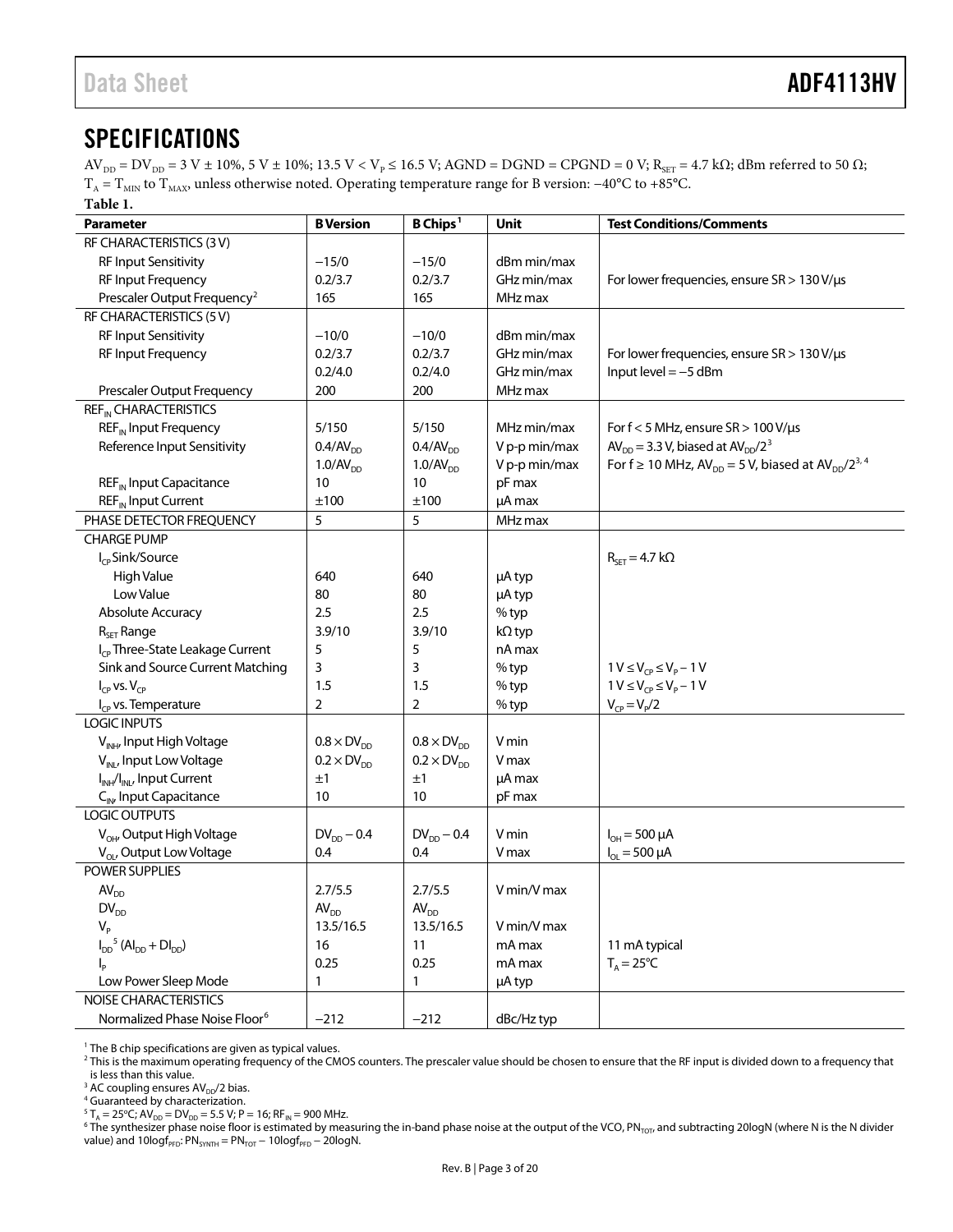# <span id="page-3-0"></span>**TIMING CHARACTERISTICS**

Guaranteed by design but not production tested.  $AV_{DD} = DV_{DD} = 3 V ± 10\%$ ,  $5 V ± 10\%$ ;  $13.5 V \leq V_P \leq 16.5 V$ ;  $AGND = DGND = CPGND = 0 V; R<sub>SET</sub> = 4.7 kΩ; T<sub>A</sub> = T<sub>MIN</sub> to T<sub>MAX</sub>, unless otherwise noted.$ 

| Table 2.         |                                             |             |                                 |
|------------------|---------------------------------------------|-------------|---------------------------------|
| <b>Parameter</b> | Limit at $T_{MIN}$ to $T_{MAX}$ (B Version) | <b>Unit</b> | <b>Test Conditions/Comments</b> |
| $t_1$            | 20                                          | ns min      | LE setup time                   |
| t <sub>2</sub>   | 10                                          | ns min      | DATA to CLK setup time          |
| t <sub>3</sub>   | 10                                          | ns min      | DATA to CLK hold time           |
| t <sub>4</sub>   | 25                                          | ns min      | CLK high duration               |
| t <sub>5</sub>   | 25                                          | ns min      | CLK low duration                |
| t <sub>6</sub>   | 10                                          | ns min      | CLK to LE setup time            |
| t <sub>7</sub>   | 20                                          | ns min      | LE pulse width                  |

#### **Timing Diagram**

<span id="page-3-1"></span>

Figure 2. Timing Diagram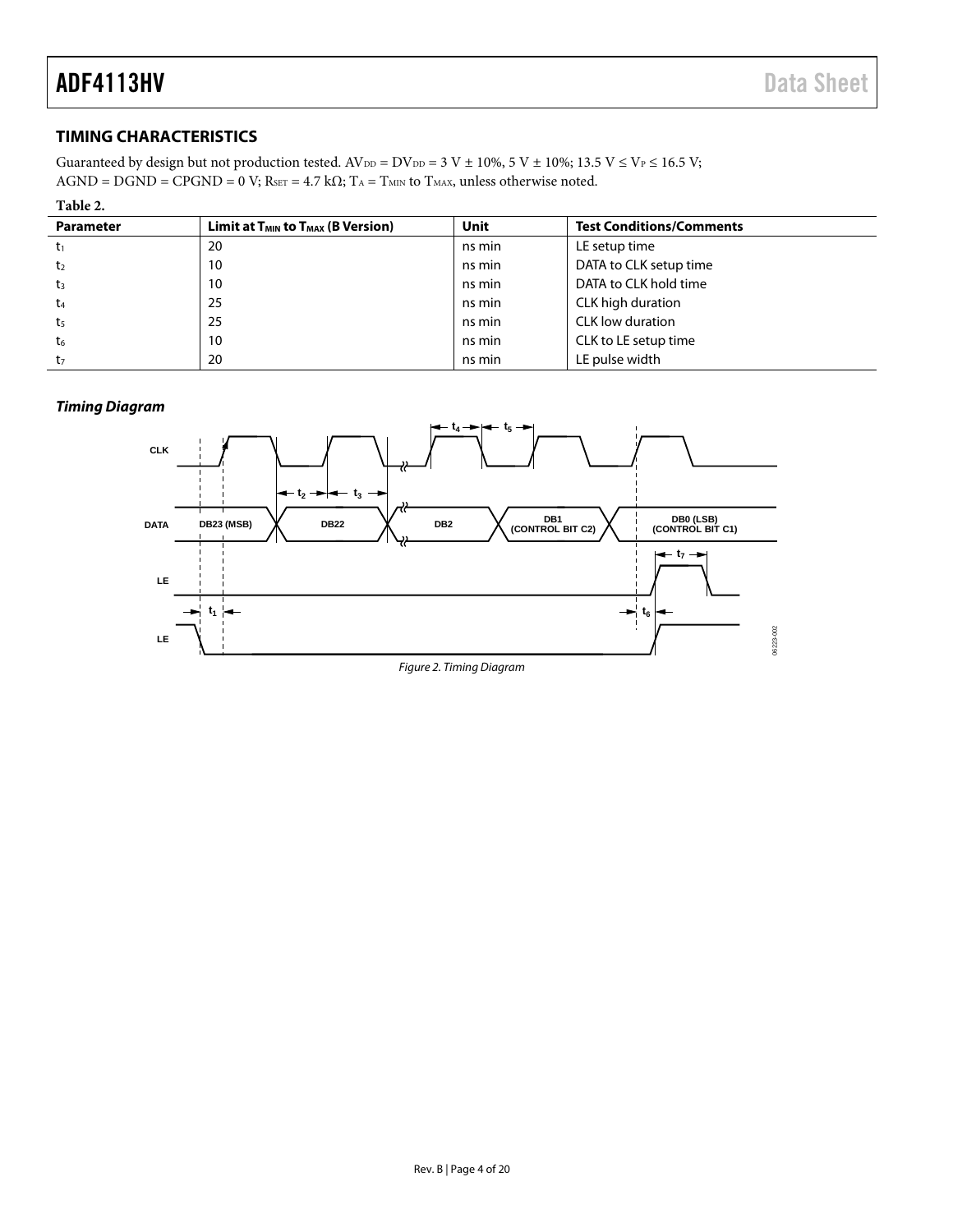# <span id="page-4-3"></span><span id="page-4-0"></span>ABSOLUTE MAXIMUM RATINGS

 $T_A = 25$ °C, unless otherwise noted.

#### **Table 3.**

| Parameter                                   | Rating                               |
|---------------------------------------------|--------------------------------------|
| $AV_{DD}$ to $GND1$                         | $-0.3 V$ to $+7 V$                   |
| $AV_{DD}$ to $DV_{DD}$                      | $-0.3$ V to $+0.3$ V                 |
| $Vp$ to GND                                 | $-0.3$ V to $+18$ V                  |
| Digital I/O Voltage to GND                  | $-0.3$ V to V <sub>pp</sub> + 0.3 V  |
| Analog I/O Voltage to GND                   | $-0.3$ V to V <sub>p</sub> + 0.3 V   |
| $REF_{IN}$ , $RF_{IN}A$ , $RF_{IN}B$ to GND | $-0.3$ V to V <sub>DD</sub> + 0.3 V  |
| $RF_{in}A$ to $RF_{in}B$                    | $\pm$ 320 mV                         |
| Operating Temperature Range                 |                                      |
| Industrial (B Version)                      | $-40^{\circ}$ C to $+85^{\circ}$ C   |
| Storage Temperature Range                   | $-65^{\circ}$ C to +150 $^{\circ}$ C |
| <b>Maximum Junction Temperature</b>         | $150^{\circ}$ C                      |
| Reflow, Soldering                           |                                      |
| Peak Temperature                            | $260^{\circ}$ C                      |
| Time at Peak Temperature                    | 40 sec                               |

 $1^1$ GND = AGND = DGND = 0 V.

Stresses above those listed under Absolute Maximum Ratings may cause permanent damage to the device. This is a stress rating only; functional operation of the device at these or any other conditions above those indicated in the operational section of this specification is not implied. Exposure to absolute maximum rating conditions for extended periods may affect device reliability.

This device is a high performance RF integrated circuit with an ESD rating of <1 kV, and it is ESD sensitive. Proper precautions should be taken for handling and assembly.

# <span id="page-4-1"></span>**TRANSISTOR COUNT**

The transistor count is 12,150 (CMOS) and 348 (bipolar).

### <span id="page-4-2"></span>**THERMAL RESISTANCE**

**Table 4. Thermal Resistance**

| Package Type                         | $\theta_{JA}$ | Unit |
|--------------------------------------|---------------|------|
| TSSOP                                | 150.4         | °C/W |
| LFCSP (Paddle Soldered) <sup>1</sup> | 62.82         | °C/W |

 $1$  Two signal planes (that is, on top and bottom surfaces), two buried planes, and four thermal vias.

### **ESD CAUTION**



ESD (electrostatic discharge) sensitive device. Charged devices and circuit boards can discharge without detection. Although this product features patented or proprietary protection circuitry, damage may occur on devices subjected to high energy ESD. Therefore, proper ESD precautions should be taken to avoid performance degradation or loss of functionality.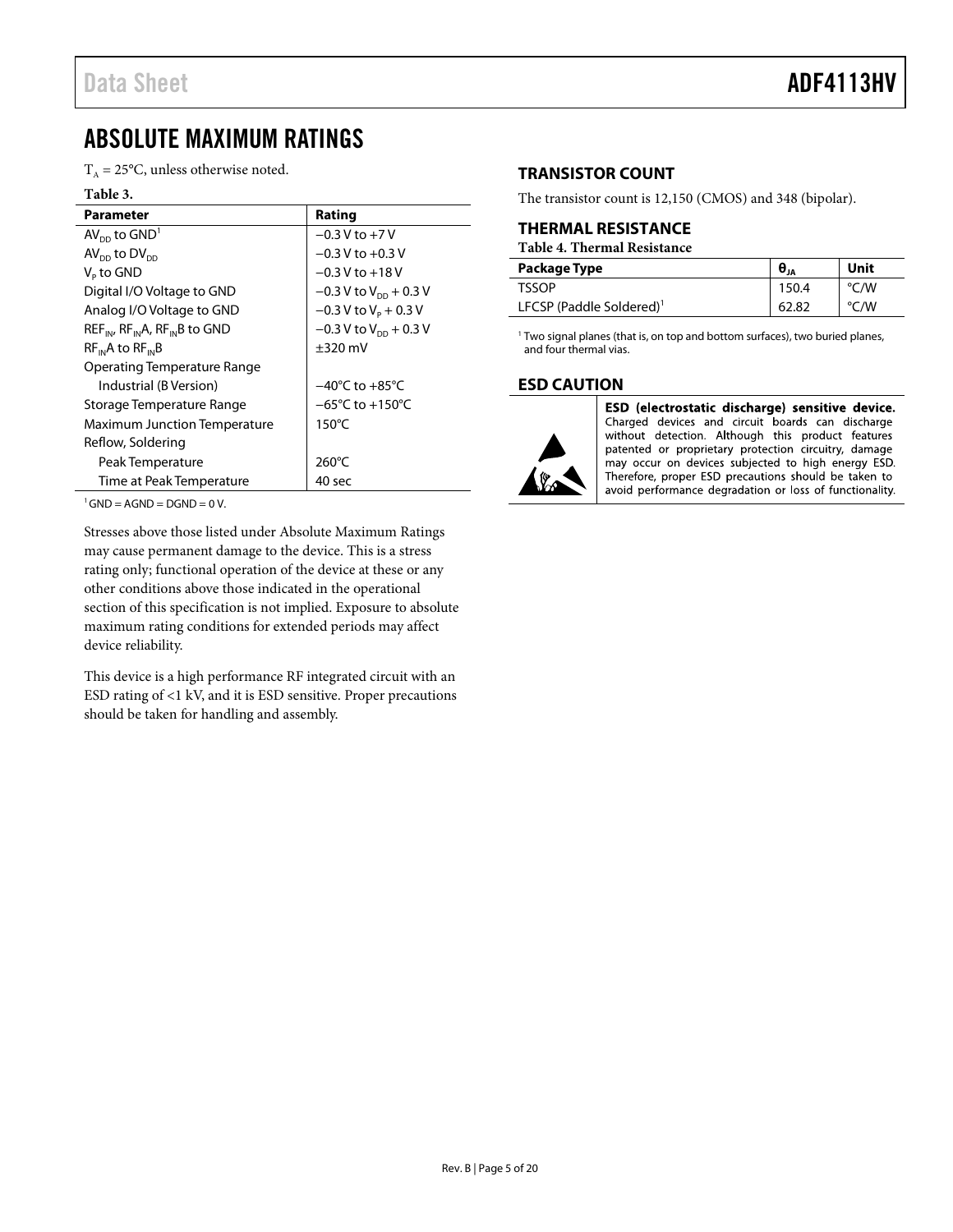# <span id="page-5-0"></span>PIN CONFIGURATIONS AND FUNCTION DESCRIPTIONS



#### **Table 5. Pin Function Descriptions**

| <b>TSSOP</b>   | <b>LFCSP</b> |                         |                                                                                                                                                                                                                                                                                                                                                                                                                                    |
|----------------|--------------|-------------------------|------------------------------------------------------------------------------------------------------------------------------------------------------------------------------------------------------------------------------------------------------------------------------------------------------------------------------------------------------------------------------------------------------------------------------------|
| Pin No.        | Pin No.      | <b>Mnemonic</b>         | <b>Description</b>                                                                                                                                                                                                                                                                                                                                                                                                                 |
| $\mathbf{1}$   | 19           | R <sub>SET</sub>        | Connecting a resistor between this pin and CPGND sets the maximum charge pump output current.<br>The nominal voltage potential at the R <sub>SET</sub> pin is 0.56 V for the ADF4113HV. The relationship between<br>Icp and RsET is Icpmax = $3/R$ SET. Therefore, with RsET = 4.7 k $\Omega$ , Icpmax = 640 µA.                                                                                                                   |
| 2              | 20           | CP                      | Charge Pump Output. When enabled, this pin provides $\pm l_{\mathcal{C}}$ to the external loop filter; in turn, this<br>drives the external VCO.                                                                                                                                                                                                                                                                                   |
| 3              | 1            | <b>CPGND</b>            | Charge Pump Ground. CPGND is the ground return path for the charge pump.                                                                                                                                                                                                                                                                                                                                                           |
| 4              | 2, 3         | <b>AGND</b>             | Analog Ground. This is the ground return path of the prescaler.                                                                                                                                                                                                                                                                                                                                                                    |
| 5              | 4            | $RF_{IN}B$              | Complementary Input to the RF Prescaler. This point should be decoupled to the ground plane with<br>a small bypass capacitor, typically 100 pF.                                                                                                                                                                                                                                                                                    |
| 6              | 5            | <b>RFINA</b>            | Input to the RF Prescaler. This small-signal input is ac-coupled from the VCO.                                                                                                                                                                                                                                                                                                                                                     |
| $\overline{7}$ | 6, 7         | <b>AV<sub>DD</sub></b>  | Analog Power Supply. The power supply can range from 2.7 V to 5.5 V. Decoupling capacitors to the<br>analog ground plane should be placed as close as possible to this pin. AV <sub>DD</sub> must be the same value<br>as DV <sub>DD</sub> .                                                                                                                                                                                       |
| 8              | 8            | <b>REF<sub>IN</sub></b> | Reference Input. This pin is a CMOS input with a nominal threshold of $V_{\text{DD}}/2$ , and an equivalent<br>input resistance of 100 k $\Omega$ . This input can be driven from a TTL or CMOS crystal oscillator, or can be<br>ac-coupled.                                                                                                                                                                                       |
| 9              | 9,10         | <b>DGND</b>             | Digital Ground.                                                                                                                                                                                                                                                                                                                                                                                                                    |
| 10             | 11           | CE                      | Chip Enable. A Logic low on this pin powers down the device and puts the charge pump output<br>into three-state mode. Taking the pin high powers up the device depending on the status of the<br>Power-Down Bit PD1.                                                                                                                                                                                                               |
| 11             | 12           | <b>CLK</b>              | Serial Clock Input. This serial clock is used to clock in the serial data to the registers. The data is<br>latched into the 24-bit shift register on the CLK rising edge. This input is a high impedance CMOS<br>input.                                                                                                                                                                                                            |
| 12             | 13           | <b>DATA</b>             | Serial Data Input. The serial data is loaded MSB first with the two LSBs being the control bits. This<br>input is a high impedance CMOS input.                                                                                                                                                                                                                                                                                     |
| 13             | 14           | LE                      | Load Enable, CMOS Input. When LE goes high, the data stored in the shift registers is loaded into<br>one of the four latches; the latch is selected using the control bits.                                                                                                                                                                                                                                                        |
| 14             | 15           | <b>MUXOUT</b>           | Multiplexer Output. This multiplexer output allows either the lock detect, the scaled RF, or the<br>scaled reference frequency to be externally accessed.                                                                                                                                                                                                                                                                          |
| 15             | 16, 17       | <b>DV<sub>DD</sub></b>  | Digital Power Supply. This can range from 2.7 V to 5.5 V. Decoupling capacitors to the digital ground<br>plane (1µF, 1nF) should be placed as close as possible to this pin. For best performance, the 1 µF<br>capacitor should be placed within 2 mm of the pin. The placing of the 1nF capacitor is less critical<br>but should still be within 5 mm of the pin. DV <sub>DD</sub> must have the same value as AV <sub>DD</sub> . |
| 16             | 18           | $V_P$                   | Charge Pump Power Supply. V <sub>P</sub> can range from 13.5 V to 16.5 V and should be decoupled<br>appropriately.                                                                                                                                                                                                                                                                                                                 |
| N/A            | 21           | <b>EPAD</b>             | Exposed Pad. The exposed pad must be connected to AGND.                                                                                                                                                                                                                                                                                                                                                                            |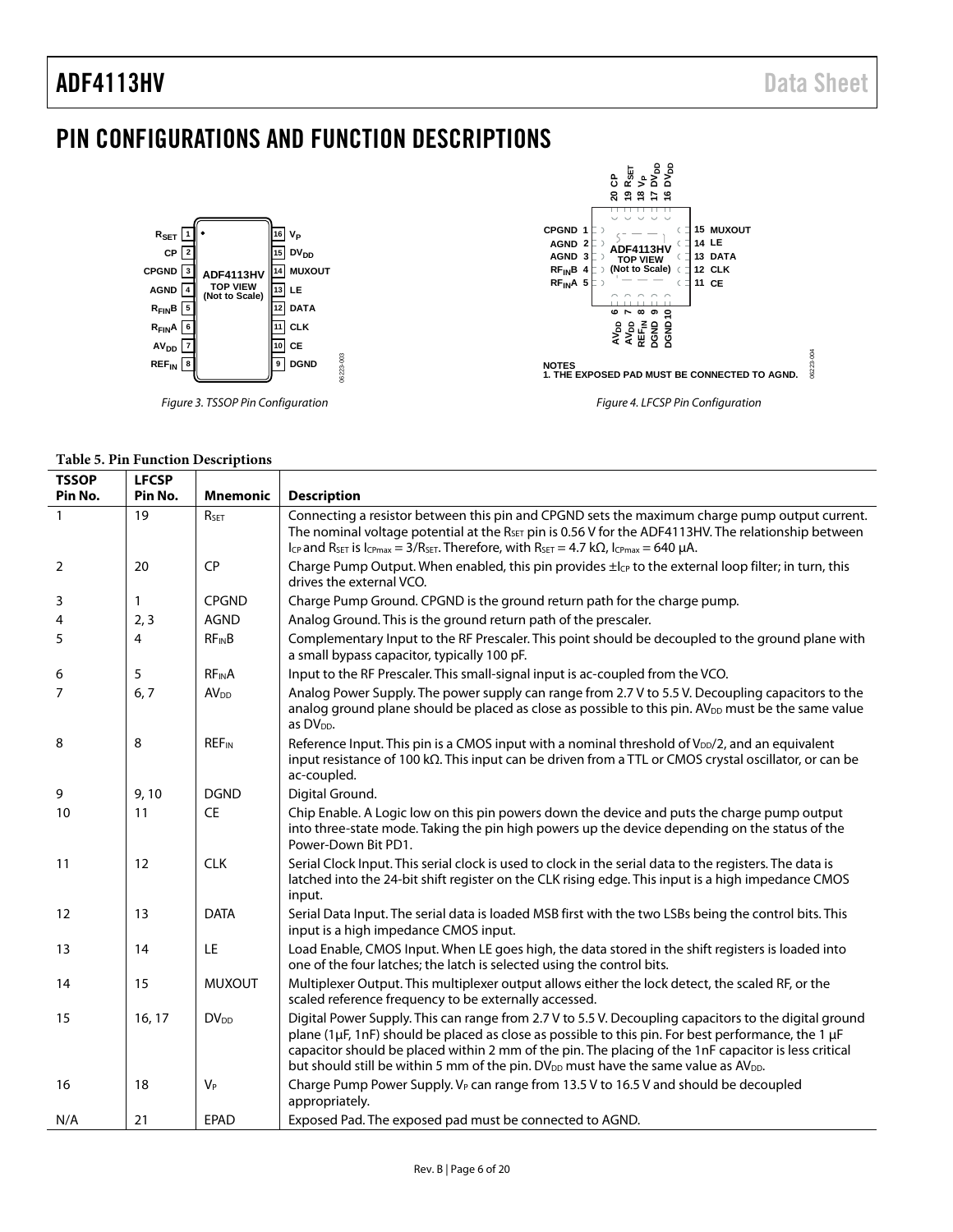# <span id="page-6-0"></span>TYPICAL PERFORMANCE CHARACTERISTICS

Loop bandwidth = 25 kHz, reference = 10 MHz reference from Agilent E4440A PSA, VCO = Sirenza VCO190-1500T(Y), evaluation board = EV-ADF4113HVSDZ1.

| <b>FREQ</b><br>–UNIT                                                                                                                                                        | <b>PARAM</b><br>-TYPE                                                                                                                                                                                                             | <b>DATA</b><br>-FORMAT                                                                                                                                                                                                                                                          | <b>KEYWORD</b>                                                                                                                              |                                                                                                                                                                                       | <b>IMPEDANCE</b><br>-OHMS                                                                                                                                                                                        |           |  |  |  |
|-----------------------------------------------------------------------------------------------------------------------------------------------------------------------------|-----------------------------------------------------------------------------------------------------------------------------------------------------------------------------------------------------------------------------------|---------------------------------------------------------------------------------------------------------------------------------------------------------------------------------------------------------------------------------------------------------------------------------|---------------------------------------------------------------------------------------------------------------------------------------------|---------------------------------------------------------------------------------------------------------------------------------------------------------------------------------------|------------------------------------------------------------------------------------------------------------------------------------------------------------------------------------------------------------------|-----------|--|--|--|
| GHz                                                                                                                                                                         | s                                                                                                                                                                                                                                 | МA                                                                                                                                                                                                                                                                              | R                                                                                                                                           |                                                                                                                                                                                       | 50                                                                                                                                                                                                               |           |  |  |  |
| <b>FREQ</b><br>0.05<br>0.10<br>0.15<br>0.20<br>0.25<br>0.30<br>0.35<br>0.40<br>0.45<br>0.50<br>0.55<br>0.60<br>0.65<br>0.70<br>0.75<br>0.80<br>0.85<br>0.90<br>0.95<br>1.00 | MAGS11<br>0.89207<br>0.8886<br>0.89022<br>0.96323<br>0.90566<br>0.90307<br>0.89318<br>0.89806<br>0.89565<br>0.88538<br>0.89699<br>0.89927<br>0.87797<br>0.90765<br>0.88526<br>0.81267<br>0.90357<br>0.92954<br>0.92087<br>0.93788 | <b>ANGS11</b><br>$-2.0571$<br>$-4.4427$<br>$-6.3212$<br>$-2.1393$<br>$-12.13$<br>$-13.52$<br>$-15.746$<br>$-18.056$<br>$-19.693$<br>$-22.246$<br>$-24.336$<br>$-25.948$<br>$-28.457$<br>$-29.735$<br>$-31.879$<br>$-32.681$<br>$-31.522$<br>$-34.222$<br>$-36.961$<br>$-39.343$ | <b>FREQ</b><br>1.05<br>1.10<br>1.15<br>1.20<br>1.25<br>1.30<br>1.35<br>1.40<br>1.45<br>1.50<br>1.55<br>1.60<br>1.65<br>1.70<br>1.75<br>1.80 | MAGS11<br>0.9512<br>0.93458<br>0.94782<br>0.96875<br>0.92216<br>0.93755<br>0.96178<br>0.94354<br>0.95189<br>0.97647<br>0.98619<br>0.95459<br>0.97945<br>0.98864<br>0.97399<br>0.97216 | ANGS11<br>$-40.134$<br>$-43.747$<br>$-44.393$<br>$-46.937$<br>$-49.6$<br>$-51.884$<br>$-51.21$<br>$-53.55$<br>$-56.786$<br>$-58.781$<br>$-60.545$<br>$-61.43$<br>$-61.241$<br>$-64.051$<br>$-66.19$<br>$-63.775$ | 06223-005 |  |  |  |

*Figure 5. S-Parameter Data for the ADF4113HV RF Input (Up to 1.8 GHz)*









*Figure 8. Reference Spurs (RF = 1000 MHz, PFD = 1 MHz)*



*Figure 9. Integrated Phase Noise (RF = 1800 MHz, PFD= 1 MHz, VTUNE = 13.1 V, RMS Noise = 1.16°)*



*Figure 10. Reference Spurs (RF = 1800 MHz, PFD = 1 MHz)*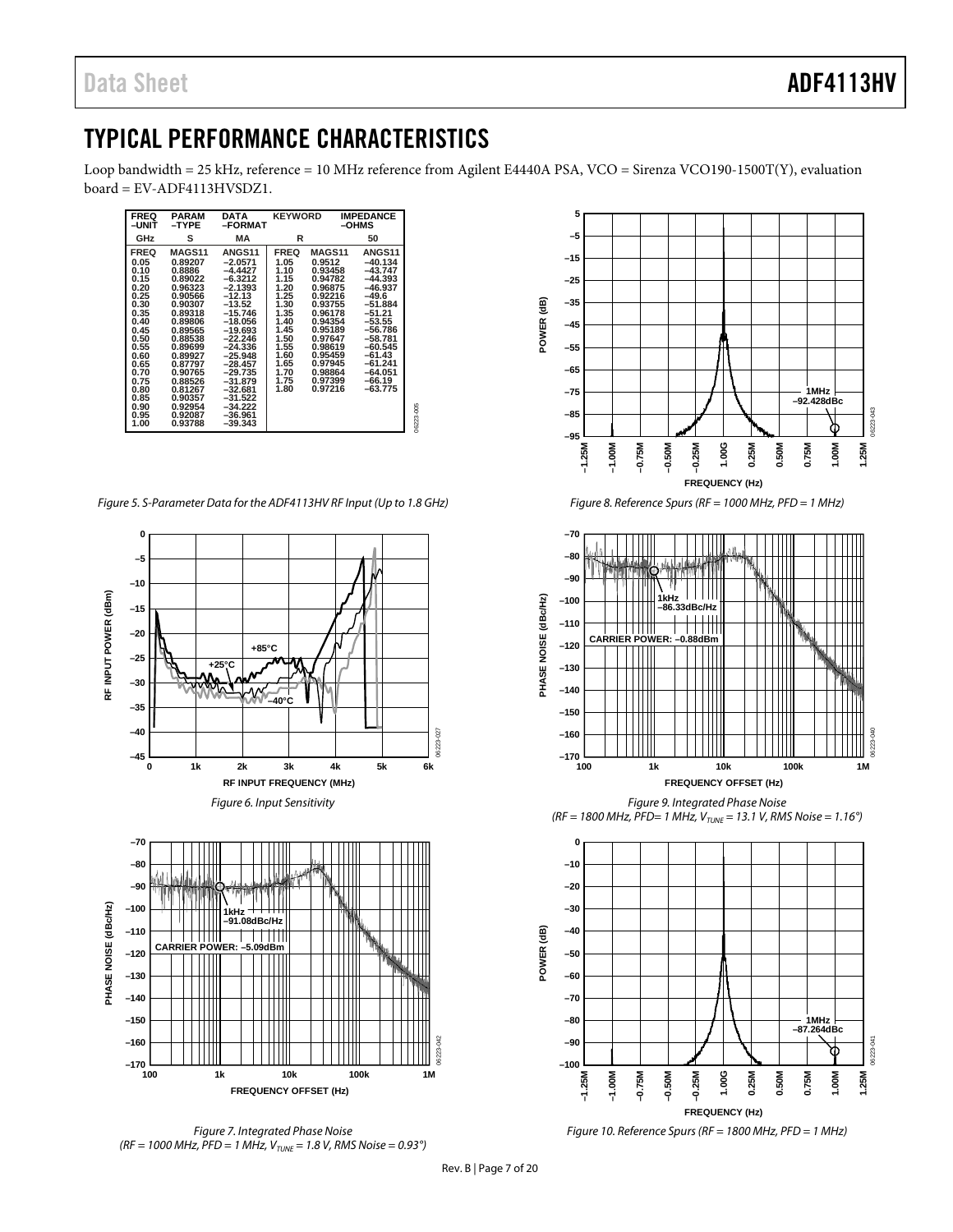

*(RF = 1500 MHz, PFD = 1 MHz)*



*Figure 13. Charge Pump Output Characteristics*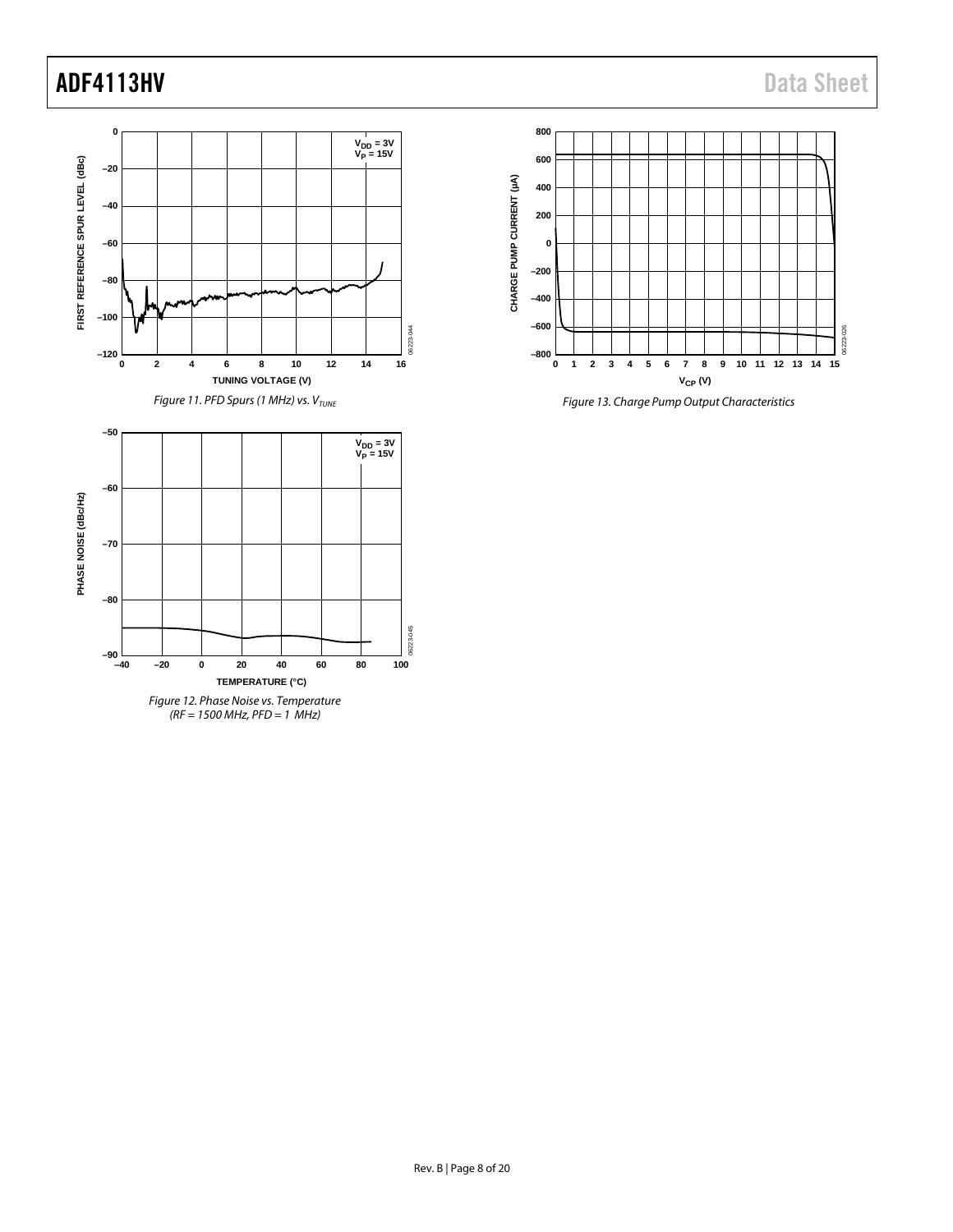# <span id="page-8-0"></span>CIRCUIT DESCRIPTION

# <span id="page-8-1"></span>**REFERENCE INPUT SECTION**

The reference input stage is shown i[n Figure 14.](#page-8-6) SW1 and SW2 are normally closed switches (NC i[n Figure 14\)](#page-8-6). SW3 is normally open (NO i[n Figure 14\)](#page-8-6). When power-down is initiated, SW3 is closed and SW1 and SW2 are opened. This ensures that there is no loading of the REFIN pin on power-down.



### <span id="page-8-6"></span><span id="page-8-2"></span>**RF INPUT STAGE**

The RF input stage is shown in [Figure 15.](#page-8-7) It is followed by a two-stage limiting amplifier to generate the current-mode logic (CML) clock levels needed for the prescaler.



# <span id="page-8-7"></span><span id="page-8-3"></span>**PRESCALER (P/P + 1)**

Together with the A and B counters, the dual-modulus prescaler  $(P/P + 1)$  enables the large division ratio, N, to be realized by

 $N = BP + A$ 

The dual-modulus prescaler, operating at CML levels, takes the clock from the RF input stage and divides it down to a manageable frequency for the CMOS A and CMOS B counters. The prescaler is programmable; it can be set in software to 8/9, 16/17, 32/33, or 64/65. It is based on a synchronous 4/5 core.

# <span id="page-8-4"></span>**A AND B COUNTERS**

The A and B CMOS counters combine with the dual-modulus prescaler to allow a wide ranging division ratio in the PLL feedback counter. The counters are specified to work when the prescaler output is 200 MHz or less (for  $AV_{DD} = 5 V$ ). Thus, with an RF input frequency of 2.5 GHz, a prescaler value of 16/17 is valid but a value of 8/9 is not.

### **Pulse Swallow Function**

The A and B counters, in conjunction with the dual-modulus prescaler, make it possible to generate output frequencies that are spaced only by the reference frequency divided by R. The equation for the VCO frequency is

 $f_{VCO} = [(P \times B) + A]f_{REFIN}/R$ 

where:

*fVCO* = output frequency of external voltage controlled oscillator (VCO).

*P* = preset modulus of dual-modulus prescaler.

 $B =$  preset divide ratio of binary 13-bit counter (3 to 8191).

 $A =$  preset divide ratio of binary 6-bit swallow counter (0 to 63).

*fREFIN* = output frequency of the external reference frequency oscillator.

*R* = preset divide ratio of binary 14-bit programmable reference counter (1 to 16,383).



# <span id="page-8-5"></span>**R COUNTER**

The 14-bit R counter allows the input reference frequency to be divided down to produce the reference clock to the phase frequency detector (PFD). Division ratios from 1 to 16,383 are allowed.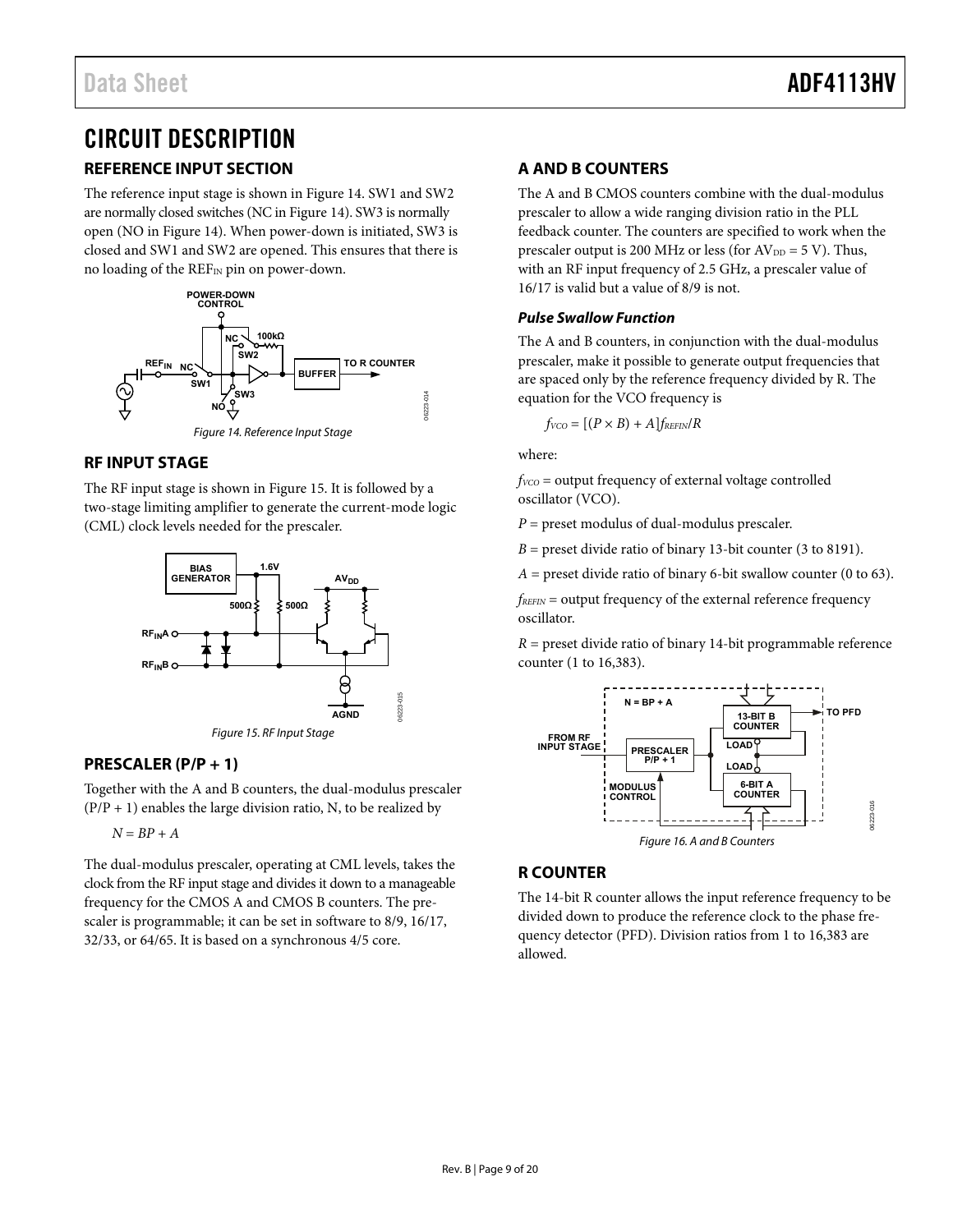### <span id="page-9-0"></span>**PHASE FREQUENCY DETECTOR (PFD) AND CHARGE PUMP**

The PFD takes inputs from the R counter and N counter and produces an output proportional to the phase and frequency difference between them. [Figure 17](#page-9-3) is a simplified schematic. The PFD includes a programmable delay element that controls the width of the antibacklash pulse. This pulse ensures that there is no dead zone in the PFD transfer function and minimizes phase noise and reference spurs. Two bits in the reference counter latch, ABP2 and ABP1, control the width of the pulse. See [Figure 20.](#page-10-0) The only recommended setting for the antibacklash pulse width is 7.2 ns.



### <span id="page-9-3"></span><span id="page-9-1"></span>**MUXOUT AND LOCK DETECT**

The output multiplexer on the ADF4113HV allows the user to access various internal points on the chip. The state of MUXOUT is controlled by M3, M2, and M1 in the function latch[. Figure 22](#page-12-1) shows the full truth table (function latch map)[. Figure 18](#page-9-4) shows the MUXOUT section in block diagram form.



*Figure 18. MUXOUT Circuit*

#### <span id="page-9-4"></span>*Lock Detect*

MUXOUT can be programmed for two types of lock detect: digital lock detect and analog lock detect.

Digital lock detect is active high. When LDP in the AB counter latch is set to 0, digital lock detect is set high when the phase error on five consecutive phase detector (PD) cycles is less than 10 ns. With LDP set to 1, five consecutive cycles of less than 3 ns are required to set the lock detect. It stays high until a phase error greater than 25 ns is detected on any subsequent PD cycle.

Operate the N-channel, open-drain, analog lock detect with a 10 kΩ nominal external pull-up resistor. When lock has been detected, this output is high with narrow low-going pulses.

### <span id="page-9-2"></span>**INPUT SHIFT REGISTER**

The ADF4113HV digital section includes a 24-bit input shift register, a 14-bit R counter, and a 19-bit N counter comprising a 6-bit A counter and a 13-bit B counter. Data is clocked into the 24-bit shift register on each rising edge of CLK, MSB first. Data is transferred from the shift register to one of three latches on the rising edge of LE. The destination latch is determined by the state of the two control bits (C2, C1) in the shift register. These are the two LSBs, DB1 and DB0, as shown i[n Figure 2.](#page-3-1)  The truth table for these bits is shown in [Table 6.](#page-9-5) [Figure 19](#page-10-1) shows a summary of how the latches are programmed.

<span id="page-9-5"></span>

|                     |    | Table 6. C2, C1 Truth Table          |
|---------------------|----|--------------------------------------|
| <b>Control Bits</b> |    |                                      |
|                     | C1 | Data Latch                           |
|                     |    | R counter                            |
|                     |    | N counter (A and B)                  |
|                     | 0  | Function latch (including prescaler) |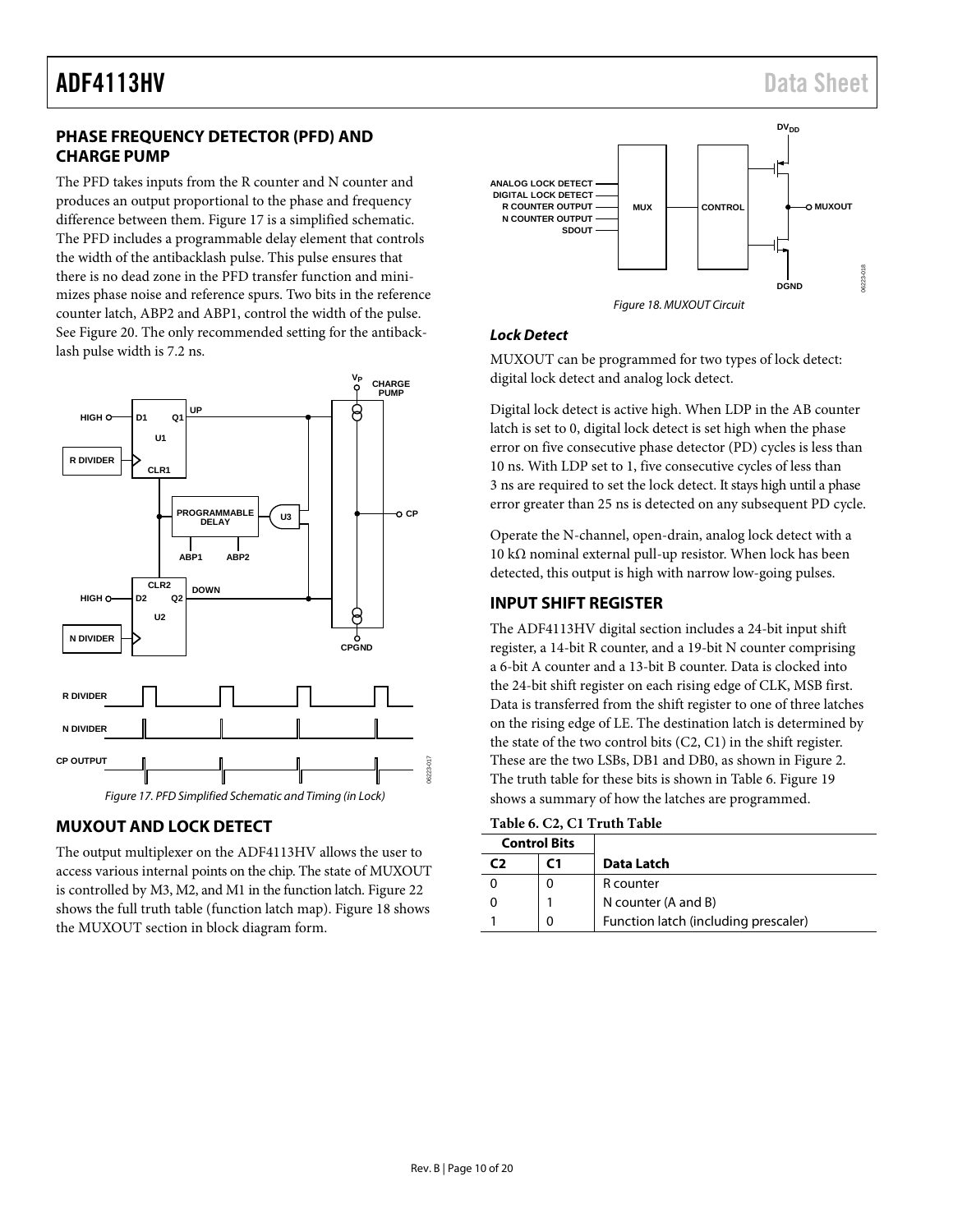### *Latch Summary*

#### **REFERENCE COUNTER LATCH**

| ANTI-<br><b>BACKLASH</b><br><b>PULSE</b><br><b>RESERVED</b><br><b>WIDTH</b> |                                                                                              |  |  |  |  |  |               | <b>14-BIT REFERENCE COUNTER</b> |  |  |                                                     |                 |                |    |    |                |                |                 | <b>CONTROL</b><br><b>BITS</b> |                |           |             |                 |
|-----------------------------------------------------------------------------|----------------------------------------------------------------------------------------------|--|--|--|--|--|---------------|---------------------------------|--|--|-----------------------------------------------------|-----------------|----------------|----|----|----------------|----------------|-----------------|-------------------------------|----------------|-----------|-------------|-----------------|
|                                                                             | DB23 DB22 DB21 DB20 DB19 DB18 DB17 DB16 DB15 DB14 DB13 DB12 DB11 DB10  DB9   DB8   DB7   DB6 |  |  |  |  |  |               |                                 |  |  |                                                     |                 |                |    |    |                |                | DB <sub>5</sub> | DB4                           | DB3            | $DB2$ DB1 |             | DB <sub>0</sub> |
| 0                                                                           |                                                                                              |  |  |  |  |  | ABP2 ABP1 R14 |                                 |  |  | R <sub>13</sub>   R <sub>12</sub>   R <sub>11</sub> | R <sub>10</sub> | R <sub>9</sub> | R8 | R7 | R <sub>6</sub> | R <sub>5</sub> | R4              | R <sub>3</sub>                | R <sub>2</sub> | R1        | C2(0) C1(0) |                 |

#### **N COUNTER LATCH**

| 읎<br>준.<br>중 | ບ<br>ш<br>$\sim$<br>⊐ ఒ                                                    | ۵<br>ш<br>ᆢᄧ<br>~あ |            | <b>13-BIT B COUNTER</b> |            |            |           |    |           |                |           |           |                |           |                 | <b>6-BIT A COUNTER</b> |                 |                 |                |                 |                 | <b>CONTROL</b><br><b>BITS</b> |       |
|--------------|----------------------------------------------------------------------------|--------------------|------------|-------------------------|------------|------------|-----------|----|-----------|----------------|-----------|-----------|----------------|-----------|-----------------|------------------------|-----------------|-----------------|----------------|-----------------|-----------------|-------------------------------|-------|
|              | DB23 DB22 DB21 DB20 DB19 DB18 DB17 DB16 DB15 DB14 DB13 DB12 DB11 DB10  DB9 |                    |            |                         |            |            |           |    |           |                |           |           |                |           | DB <sub>8</sub> | DB7                    | DB <sub>6</sub> | DB <sub>5</sub> | DB4            | DB <sub>3</sub> | DB <sub>2</sub> | DB <sub>1</sub>               | l DB0 |
|              | и                                                                          |                    | <b>B13</b> | <b>B12</b>              | <b>B11</b> | <b>B10</b> | <b>B9</b> | B8 | <b>B7</b> | B <sub>6</sub> | <b>B5</b> | <b>B4</b> | B <sub>3</sub> | <b>B2</b> | <b>B1</b>       | A <sub>6</sub>         | A <sub>5</sub>  | A <sub>4</sub>  | A <sub>3</sub> | A2              | <b>A1</b>       | C2(0) C1(1)                   |       |

#### **FUNCTION LATCH**

|                | PRE-<br><b>SCALER</b><br><b>VALUE</b>                                 |   | <b>RESERVED</b> |     | <b>CURRENT</b><br><b>SETTING</b> |                 |   |   | <b>RESERVED</b> |   |   |                 | ш<br>≝ш<br>55  | 윤운  |                 | <b>MUXOUT</b><br><b>CONTROL</b> |     | ∝<br>POWEI      | ≃<br>š₩<br>8뜺   | <b>BITS</b>     | <b>CONTROL</b>  |
|----------------|-----------------------------------------------------------------------|---|-----------------|-----|----------------------------------|-----------------|---|---|-----------------|---|---|-----------------|----------------|-----|-----------------|---------------------------------|-----|-----------------|-----------------|-----------------|-----------------|
|                | DB23 DB22 DB21 DB20 DB19 DB18 DB17 DB16 DB15 DB14 DB13 DB12 DB11 DB10 |   |                 |     |                                  |                 |   |   |                 |   |   | DB <sub>9</sub> | DB8            | DB7 | DB <sub>6</sub> | DB <sub>5</sub>                 | DB4 | DB <sub>3</sub> | DB <sub>2</sub> | DB <sub>1</sub> | DB <sub>0</sub> |
| P <sub>2</sub> | P <sub>1</sub>                                                        | 0 | 0               | CP3 | CP <sub>2</sub>                  | CP <sub>1</sub> | n | 0 | 0               | 0 | o | 0               | F <sub>4</sub> | F3  | M <sub>3</sub>  | M <sub>2</sub>                  | M1  | F <sub>2</sub>  | F <sub>1</sub>  |                 | C2(1) C1(0)     |

*Figure 19. Latch Summary Tables*

#### <span id="page-10-1"></span>*Reference Counter Latch Map*

| <b>ANTI-</b><br><b>BACKLASHI</b><br><b>PULSE</b><br><b>RESERVED</b><br><b>14-BIT REFERENCE COUNTER</b><br><b>WIDTH</b> |                                                                                  |   |  |   |   |              |  |  |  |                       | <b>CONTROL</b><br><b>BITS</b> |                |    |    |                |                 |                 |                |                |           |             |                 |
|------------------------------------------------------------------------------------------------------------------------|----------------------------------------------------------------------------------|---|--|---|---|--------------|--|--|--|-----------------------|-------------------------------|----------------|----|----|----------------|-----------------|-----------------|----------------|----------------|-----------|-------------|-----------------|
|                                                                                                                        | DB23 DB22 DB21 DB20 DB19 DB18 DB17 DB16 DB15 DB14 DB13 DB12 DB11 DB10  DB9   DB8 |   |  |   |   |              |  |  |  |                       |                               |                |    |    | DB7            | DB <sub>6</sub> | DB <sub>5</sub> | DB4            | DB3            | $DB2$ DB1 |             | DB <sub>0</sub> |
| 0                                                                                                                      | 0                                                                                | n |  | 0 | n | ABP2ABP1 R14 |  |  |  | R13   R12   R11   R10 |                               | R <sub>9</sub> | R8 | R7 | R <sub>6</sub> | R <sub>5</sub>  | R4              | R <sub>3</sub> | R <sub>2</sub> | R1        | C2(0) C1(0) |                 |
|                                                                                                                        |                                                                                  |   |  |   |   |              |  |  |  |                       |                               |                |    |    |                |                 |                 |                |                |           |             |                 |

<span id="page-10-0"></span>

|                  | THESE BITS MUST BE SET AS | <b>INDICATED FOR NORMAL OPERATION</b>      |                 |                 |                 |                    |                |                |                     |
|------------------|---------------------------|--------------------------------------------|-----------------|-----------------|-----------------|--------------------|----------------|----------------|---------------------|
| ABP <sub>2</sub> | ABP1                      | <b>ANTI-BACKLASH</b><br><b>PULSE WIDTH</b> | R <sub>14</sub> | R <sub>13</sub> | R <sub>12</sub> | <br>R <sub>3</sub> | R <sub>2</sub> | R <sub>1</sub> | <b>DIVIDE RATIO</b> |
|                  |                           |                                            | 0               | 0               | 0               | <br>0              | 0              | 1              |                     |
|                  | 0                         | 7.2ns (ONLY ALLOWED<br>SETTING)            | 0               | 0               | 0               | <br>0              | 1              | 0              | $\overline{2}$      |
|                  |                           |                                            | 0               | 0               | 0               | <br>0              | 1              | $\mathbf{1}$   | 3                   |
|                  |                           |                                            | 0               | 0               | 0               |                    | 0              | 0              | 4                   |
|                  |                           |                                            | ٠               |                 | ٠               |                    | ٠              |                | ۰.                  |
|                  |                           |                                            | ٠               | ٠               | ٠               |                    | ٠              |                |                     |
|                  |                           |                                            | ٠               | ٠               | ٠               | <br>٠              | ٠              | ٠              | ٠                   |
|                  |                           |                                            | 1               | 1               | 1               |                    | 0              | 0              | 16380               |
|                  |                           |                                            |                 | 1               | 1               |                    | $\Omega$       | 1              | 16381               |
|                  |                           |                                            |                 | 1               | 1               |                    | 1              | 0              | 16382               |
|                  |                           |                                            |                 | 1               | 1               |                    |                |                | 16383               |

06223-020 06223-020

*Figure 20. Reference Counter Latch Bit Map*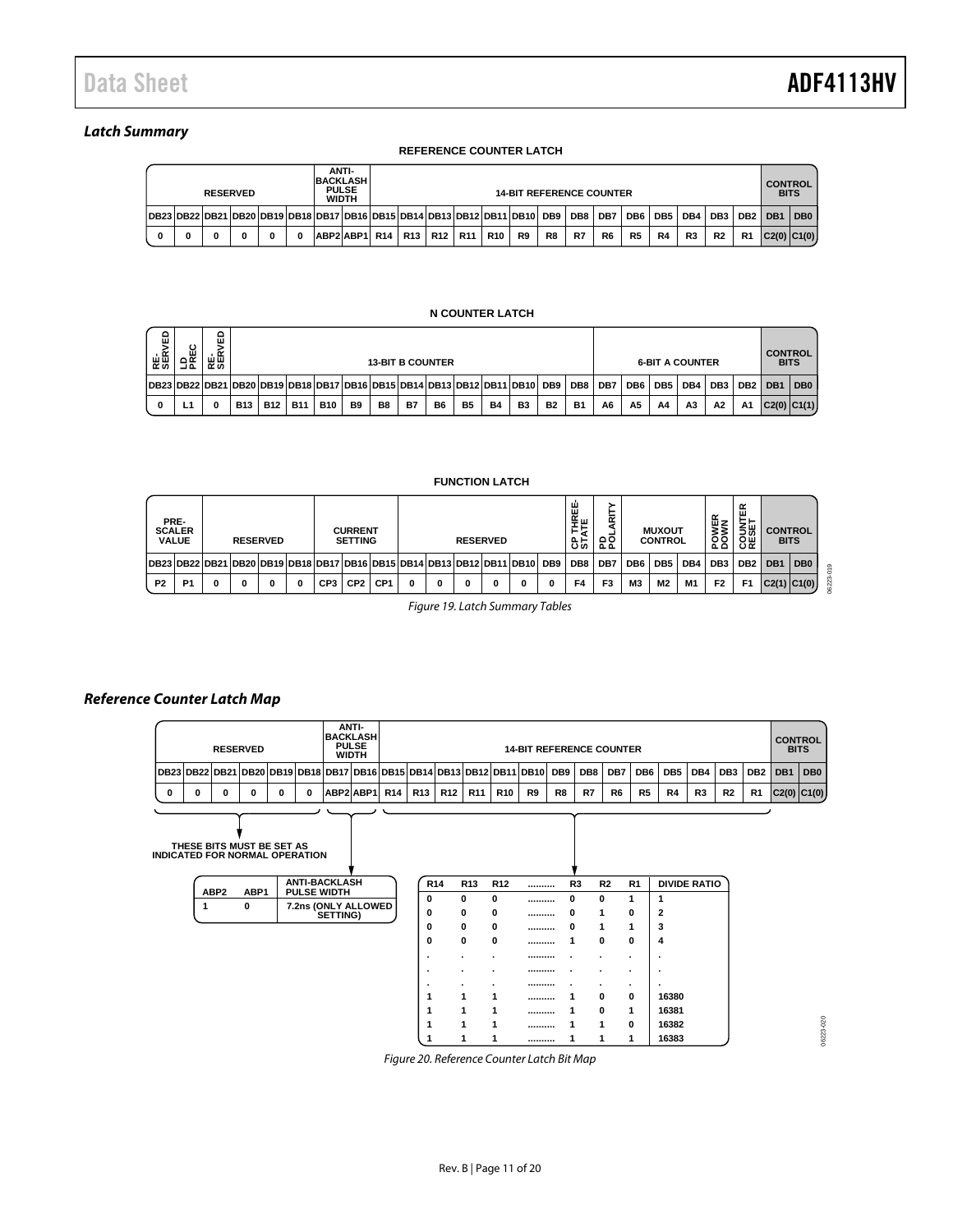# *AB Counter Latch Map*

| RE-<br>SERVED    | 으로<br>모두                        | RE-<br>SERVED |                              | <b>13-BIT B COUNTER</b> |            |            |                                                   |                |           |                |           |           | <b>6-BIT A COUNTER</b>        |                                                                                                                   |                                                                                     |                                      |                                                                              |                                                                   |                                                                                                                             | <b>CONTROL</b><br><b>BITS</b> |                 |             |                 |
|------------------|---------------------------------|---------------|------------------------------|-------------------------|------------|------------|---------------------------------------------------|----------------|-----------|----------------|-----------|-----------|-------------------------------|-------------------------------------------------------------------------------------------------------------------|-------------------------------------------------------------------------------------|--------------------------------------|------------------------------------------------------------------------------|-------------------------------------------------------------------|-----------------------------------------------------------------------------------------------------------------------------|-------------------------------|-----------------|-------------|-----------------|
| <b>DB23 DB22</b> |                                 | <b>DB21</b>   | <b>DB20</b>                  |                         |            |            | DB19 DB18 DB17 DB16 DB15 DB14 DB13 DB12 DB11 DB10 |                |           |                |           |           |                               | DB9                                                                                                               | DB8                                                                                 | DB7                                  | DB <sub>6</sub>                                                              | DB <sub>5</sub>                                                   | DB4                                                                                                                         | DB <sub>3</sub>               | DB <sub>2</sub> | DB1         | DB <sub>0</sub> |
| $\bf{0}$         | 1                               | $\bf{0}$      | <b>B13</b>                   | <b>B12</b>              | <b>B11</b> | <b>B10</b> | B9                                                | B8             | B7        | B6             | <b>B5</b> | <b>B4</b> | B <sub>3</sub>                | <b>B2</b>                                                                                                         | <b>B1</b>                                                                           | A6                                   | A5                                                                           | A4                                                                | A3                                                                                                                          | A2                            | A1              | C2(0) C1(1) |                 |
|                  | L <sub>2</sub><br>$\bf{0}$<br>1 | 10ns<br>3ns   | <b>LOCK DETECT PRECISION</b> |                         |            |            |                                                   |                |           |                |           |           |                               | A <sub>6</sub><br>0<br>0<br>0<br>0<br>$\overline{\phantom{a}}$<br>$\blacksquare$<br>$\blacksquare$<br>1<br>1<br>1 | A <sub>5</sub><br>0<br>0<br>0<br>0<br>$\blacksquare$<br>٠<br>$\cdot$<br>1<br>1<br>1 | <br><br><br><br><br><br><br><br><br> | A2<br>0<br>0<br>0<br>1<br>$\overline{\phantom{a}}$<br>$\cdot$<br>0<br>1<br>1 | A1<br>0<br>1<br>0<br>1<br>$\overline{a}$<br>٠<br>٠<br>1<br>0<br>1 | $\mathbf 0$<br>1<br>$\overline{\mathbf{2}}$<br>3<br>$\blacksquare$<br>$\overline{\phantom{a}}$<br>$\cdot$<br>61<br>62<br>63 | A COUNTER DIVIDE RATIO        |                 |             |                 |
|                  |                                 |               | <b>B13</b>                   | <b>B12</b>              | <b>B11</b> |            |                                                   | B <sub>3</sub> | <b>B2</b> | <b>B1</b>      |           |           | <b>B COUNTER DIVIDE RATIO</b> |                                                                                                                   |                                                                                     |                                      |                                                                              |                                                                   |                                                                                                                             |                               |                 |             |                 |
|                  |                                 |               | 0                            | 0                       | 0          |            |                                                   | 0              | 0         | 0              |           |           | <b>NOT ALLOWED</b>            |                                                                                                                   |                                                                                     |                                      |                                                                              |                                                                   |                                                                                                                             |                               |                 |             |                 |
|                  |                                 |               | 0                            | 0                       | 0          |            |                                                   | 0              | 0         | 1              |           |           | <b>NOT ALLOWED</b>            |                                                                                                                   |                                                                                     |                                      |                                                                              |                                                                   |                                                                                                                             |                               |                 |             |                 |
|                  |                                 |               | 0                            | 0                       | 0          |            |                                                   | 0              | 1         | 0              |           |           | <b>NOT ALLOWED</b>            |                                                                                                                   |                                                                                     |                                      |                                                                              |                                                                   |                                                                                                                             |                               |                 |             |                 |
|                  |                                 |               | 0                            | 0                       | 0          |            |                                                   | 1              | 1         | $\mathbf{1}$   | 3         |           |                               |                                                                                                                   |                                                                                     |                                      |                                                                              |                                                                   |                                                                                                                             |                               |                 |             |                 |
|                  |                                 |               | $\cdot$                      |                         | $\cdot$    |            |                                                   |                |           | $\blacksquare$ | $\cdot$   |           |                               |                                                                                                                   |                                                                                     |                                      |                                                                              |                                                                   |                                                                                                                             |                               |                 |             |                 |
|                  |                                 |               | ٠                            |                         | $\cdot$    |            |                                                   |                |           | $\cdot$        | ٠.        |           |                               |                                                                                                                   |                                                                                     |                                      |                                                                              |                                                                   |                                                                                                                             |                               |                 |             |                 |
|                  |                                 |               |                              |                         |            |            |                                                   |                |           | $\bullet$      | $\cdot$   |           |                               |                                                                                                                   |                                                                                     |                                      |                                                                              |                                                                   |                                                                                                                             |                               |                 |             |                 |
|                  |                                 |               | 1                            | 1                       | 1          |            |                                                   | 1              | 0         | 0              | 8188      |           |                               |                                                                                                                   |                                                                                     |                                      |                                                                              |                                                                   |                                                                                                                             |                               |                 |             |                 |
|                  |                                 |               | 1                            | 1                       | 1          |            |                                                   | 1              | 0         | 1              | 8189      |           |                               |                                                                                                                   |                                                                                     |                                      |                                                                              |                                                                   |                                                                                                                             |                               |                 |             |                 |
|                  |                                 |               | 1                            | 1                       | 1          |            |                                                   | 1              | 1         | 0              | 8190      |           |                               |                                                                                                                   |                                                                                     |                                      |                                                                              |                                                                   |                                                                                                                             |                               |                 |             | 06223-021       |
|                  |                                 |               | 1                            | $\mathbf{1}$            | 1          |            |                                                   | 1              | 1         | 1              | 8191      |           |                               |                                                                                                                   |                                                                                     |                                      |                                                                              |                                                                   |                                                                                                                             |                               |                 |             |                 |

*Figure 21. B Counter Latch Map*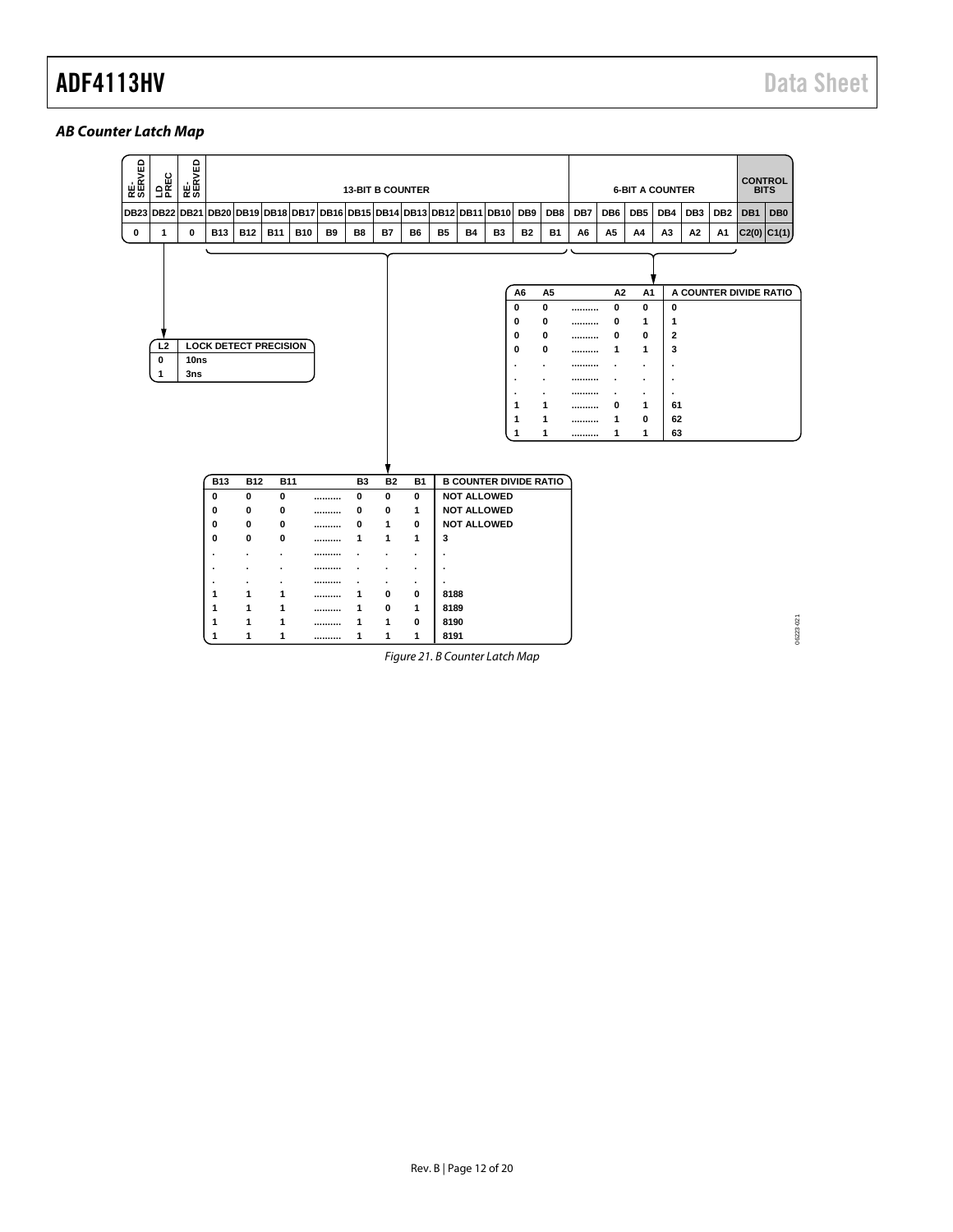### *Function Latch Map*



*Figure 22. Function Latch Map*

### <span id="page-12-1"></span><span id="page-12-0"></span>**FUNCTION LATCH**

The on-chip function latch is programmed with C2 and C1 set to 1,0, respectively[. Figure 22](#page-12-1) shows the input data format for programming the function latch.

#### *Counter Reset*

DB2 (F1) is the counter reset bit. When DB2 is 1, the R counter and the AB counters are reset. For normal operation, this bit should be 0. Upon powering up, the F1 bit must be disabled, and the N counter resumes counting in close alignment with the R counter. (The maximum error is one prescaler cycle.)

#### *Power-Down*

DB3 (F2) in the function latch provides a software power-down for the ADF4113HV. The device powers down immediately after latching a 1 into Bit F2.

When the CE pin is low, the device immediately powers down regardless of the state of the power-down bit (F2).

When a power-down is activated (either through software or a CE pin activated power-down), the following events occur:

- All active dc current paths are removed.
- The R, N, and timeout counters are forced to their load state conditions.
- The charge pump is forced into three-state mode.
- The digital clock detect circuitry is reset.
- The  $\text{RF}_{\text{IN}}\text{A}$  and  $\text{RF}_{\text{IN}}\text{B}$  inputs are debiased.
- The reference input buffer circuitry is disabled.
- The input register remains active and capable of loading and latching data.

### *MUXOUT Control*

The on-chip multiplexer is controlled by M3, M2, and M1 on the ADF4113HV. [Figure 22](#page-12-1) shows the truth table.

#### *Charge Pump Currents*

CPI3, CPI2, and CPI1 program the current setting for the charge pump. The truth table is given i[n Figure 22.](#page-12-1)

#### *Prescaler Value*

P2 and P1 in the function latch set the prescaler values. The prescaler value should be chosen so that the prescaler output frequency is always less than or equal to 200 MHz. Thus, with an RF frequency of 2 GHz, a prescaler value of 16/17 is valid, but a value of 8/9 is not.

#### *PD Polarity*

This bit sets the phase detector polarity bit. See [Figure 22.](#page-12-1)

#### *CP Three-State*

This bit controls the CP output pin. With the bit set high, the CP output is put into three-state. With the bit set low, the CP output is enabled.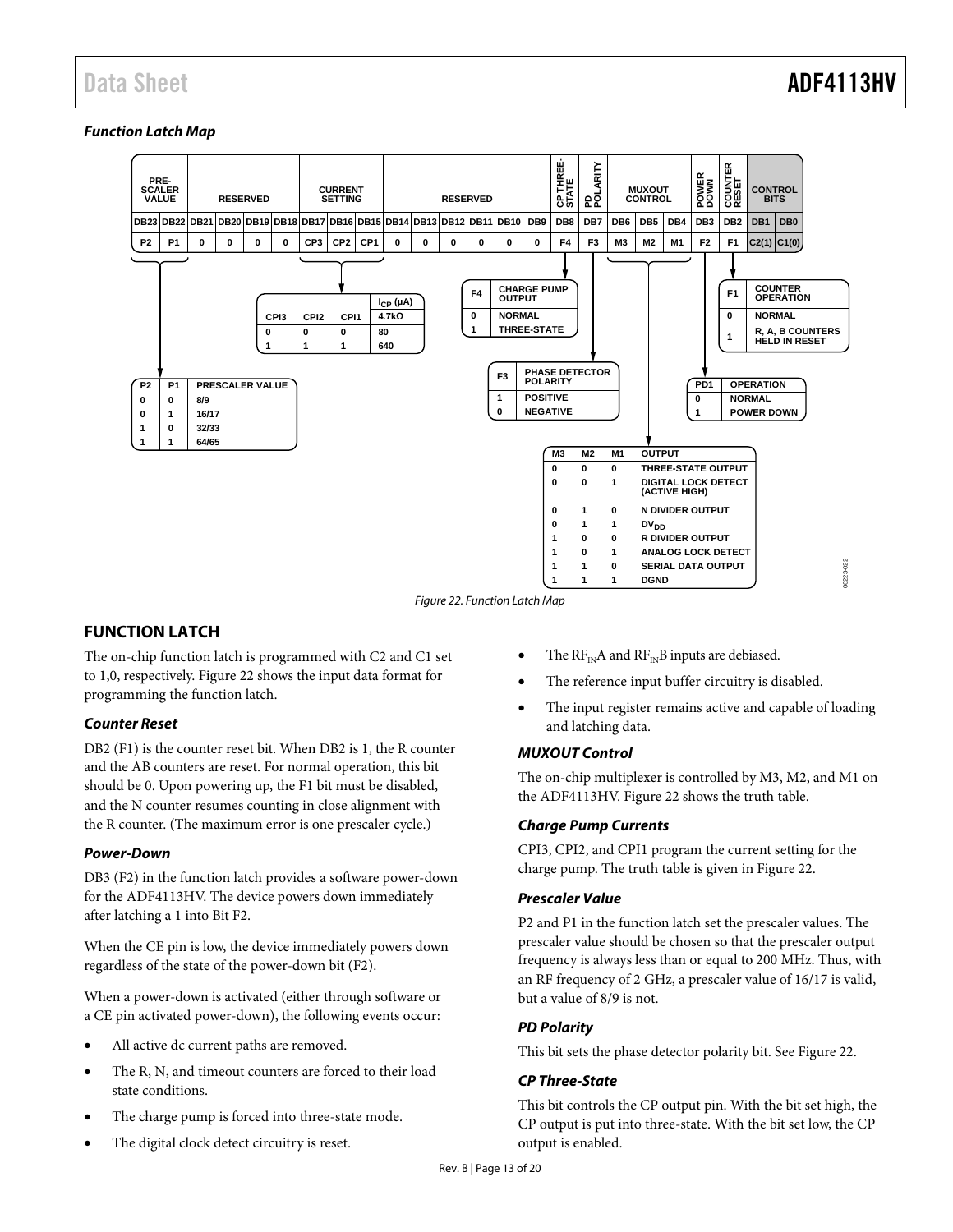### **DEVICE PROGRAMMING AFTER INITIAL POWER-UP**

After initial power-up of the device, there are two ways to program the device.

### *CE Pin Method*

- 1. Apply  $V_{DD}$ .
- 2. Bring CE low to put the device into power-down. This is an asynchronous power-down in that it happens immediately.
- 3. Program the function latch (10). Program the R counter latch (00). Program the AB counter latch (01).
- 4. Bring CE high to take the device out of power-down. The R and AB counters resume counting in close alignment.

After CE goes high, a duration of 1 µs is sometimes required for the prescaler band gap voltage and oscillator input buffer bias to reach steady state.

CE can be used to power the device up and down to check for channel activity. The input register does not need to be reprogrammed each time the device is disabled and enabled as long as it has been programmed at least once after  $V_{DD}$  was initially applied.

### *Counter Reset Method*

- 1. Apply  $V_{DD}$ .
- 2. Conduct a function latch load (10 in 2 LSBs). As part of this, load 1 to the F1 bit. This enables the counter reset.
- 3. Conduct an R counter load (00 in 2 LSBs).
- 4. Conduct an AB counter load (01 in 2 LSBs).
- 5. Conduct a function latch load (10 in 2 LSBs). As part of this, load 0 to the F1 bit. This disables the counter reset.

This sequence provides the same close alignment as the initialization method. It offers direct control over the internal reset. Note that counter reset holds the counters at load point and three-states the charge pump, but does not trigger synchronous power-down.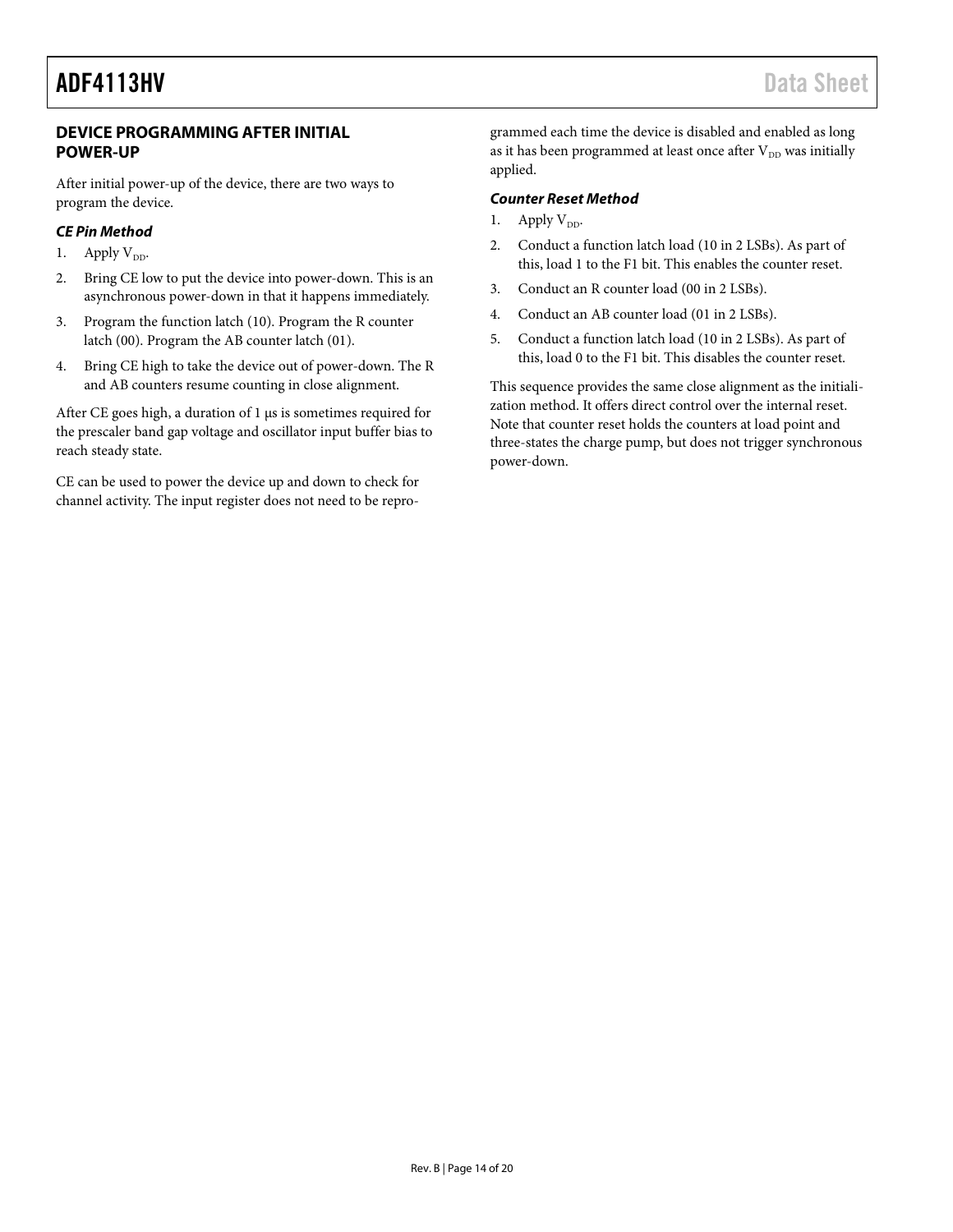# <span id="page-14-0"></span>APPLICATIONS



*Figure 23. Driving the RSET Pin with a Digital-to-Analog Converter*

# <span id="page-14-3"></span><span id="page-14-1"></span>**USING A DIGITIAL-TO-ANALOG CONVERTER TO DRIVE THE R<sub>SET</sub> PIN**

A digital-to-analog converter (DAC) can be used to drive the  $R_{\text{SET}}$  pin of the ADF4113HV, thus increasing the level of control over the charge pump current  $(I_{CP})$ . This can be advantageous in wideband applications where the sensitivity of the VCO varies over the tuning range. To compensate for this,  $I_{CP}$  can be varied to maintain good phase margin and ensure loop stability. See [Figure 23](#page-14-3) for this configuration.

# <span id="page-14-2"></span>**INTERFACING**

The ADF4113HV has a simple SPI®-compatible serial interface for writing to the device. CLK, DATA, and LE control the data transfer. When latch enable (LE) goes high, the 24 bits that have been clocked into the input register on each rising edge of CLK are transferred to the appropriate latch. Se[e Figure 2](#page-3-1) for the timing diagram an[d Table 6](#page-9-5) for the latch truth table.

The maximum allowable serial clock rate is 20 MHz. This means that the maximum update rate possible for the device is 833 kHz, or one update every 1.2 µs. This rate is more than adequate for systems that have typical lock times in the hundreds of microseconds.

# *ADuC812 Interface*

[Figure 24](#page-14-4) shows the interface between the ADF4113HV and the ADuC812 MicroConverter®. Because the ADuC812 is based on an 8051 core, this interface can be used with any 8051-based

microcontroller. The MicroConverter is set up for SPI master mode with CPHA = 0. To initiate the operation, the I/O port driving LE is brought low. Each latch of the ADF4113HV needs a 24-bit word. This is accomplished by writing three 8-bit bytes from the MicroConverter to the device. When the third byte has been written, the LE input should be brought high to complete the transfer.

I/O port lines on the ADuC812 are also used to control powerdown (CE input), and to detect lock (MUXOUT configured as lock detect and polled by the port input).

When the ADuC812 is operating in the SPI master mode, the maximum SCLOCK rate of the ADuC812 is 4 MHz. This means that the maximum rate at which the output frequency can be changed is 166 kHz.



<span id="page-14-4"></span>*Figure 24. ADuC812 to ADF4113HV Interface*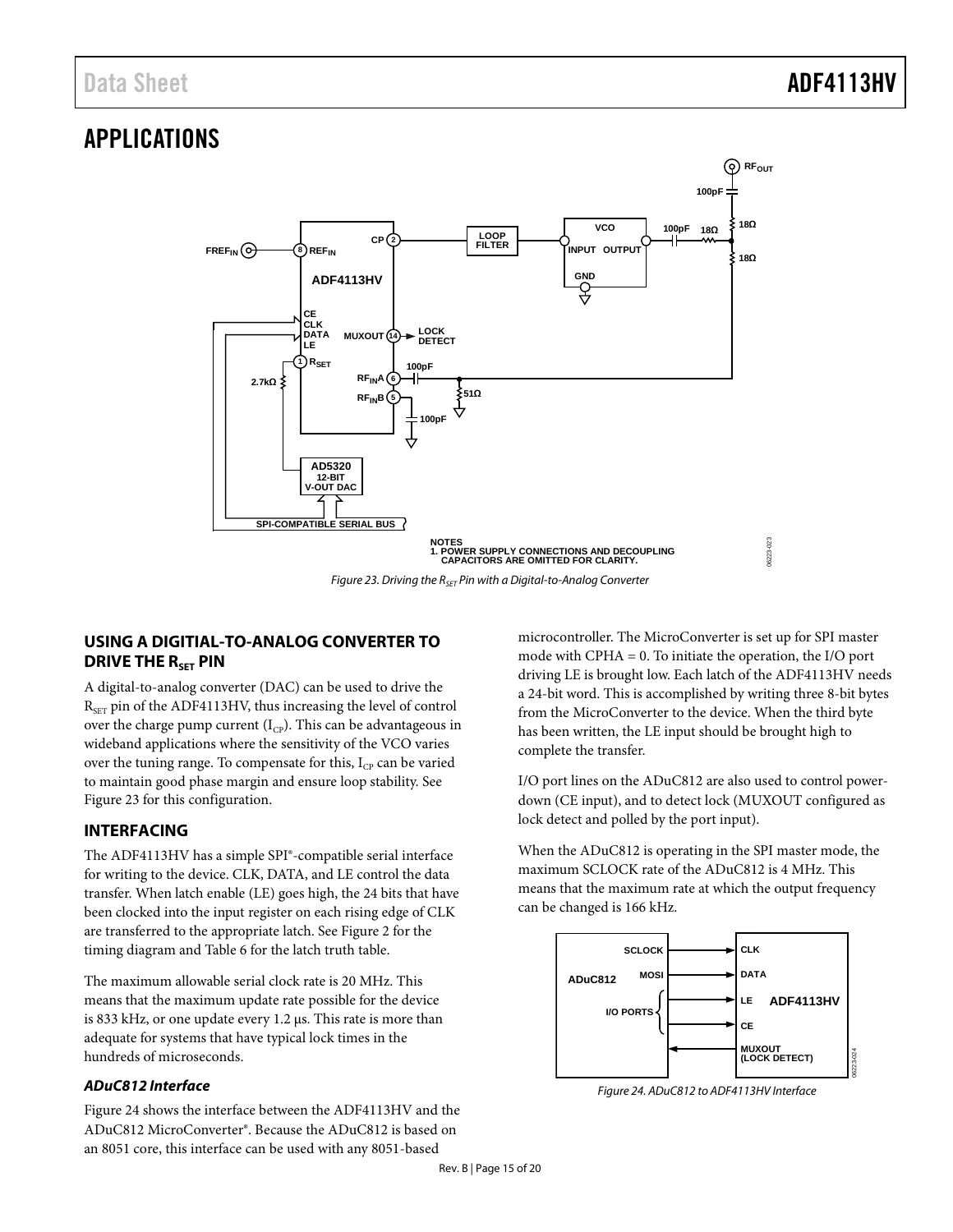### *ADSP-21xx Interface*

[Figure 25](#page-15-1) shows the interface between the ADF4113HV and the ADSP-21xx digital signal processor. The ADF4113HV needs a 24-bit serial word for each latch write. The easiest way to accomplish this using the ADSP-21xx family is to use the auto buffered transmit mode of operation with alternate framing. This provides a means for transmitting an entire block of serial data before an interrupt is generated.



*Figure 25. ADSP-21xx to ADF4113HV Interface*

<span id="page-15-1"></span>Set up the word length for eight bits and use three memory locations for each 24-bit word. To program each 24-bit latch, store the three 8-bit bytes, enable the auto buffered mode, and then write to the transmit register of the DSP. This last operation initiates the autobuffer transfer.

# <span id="page-15-0"></span>**PCB DESIGN GUIDELINES FOR CHIP SCALE PACKAGE**

The lands on the chip scale package (CP-20-6) are rectangular. The printed circuit board pad for these should be 0.1 mm longer than the package land length, and 0.05 mm wider than the package land width. The land should be centered on the pad to ensure that the solder joint size is maximized.

The bottom of the chip scale package has a central thermal pad. The thermal pad on the printed circuit board should be at least as large as this exposed pad. On the printed circuit board, provide a clearance of at least 0.25 mm between the thermal pad and the inner edges of the pad pattern. This ensures that shorting is avoided.

Thermal vias can be used on the printed circuit board thermal pad to improve thermal performance of the package. If vias are used, they should be incorporated in the thermal pad at a 1.2 mm pitch grid. The via diameter should be between 0.3 mm and 0.33 mm, and the via barrel should be plated with 1 oz. copper to plug the via.

The user should connect the printed circuit board thermal pad to AGND.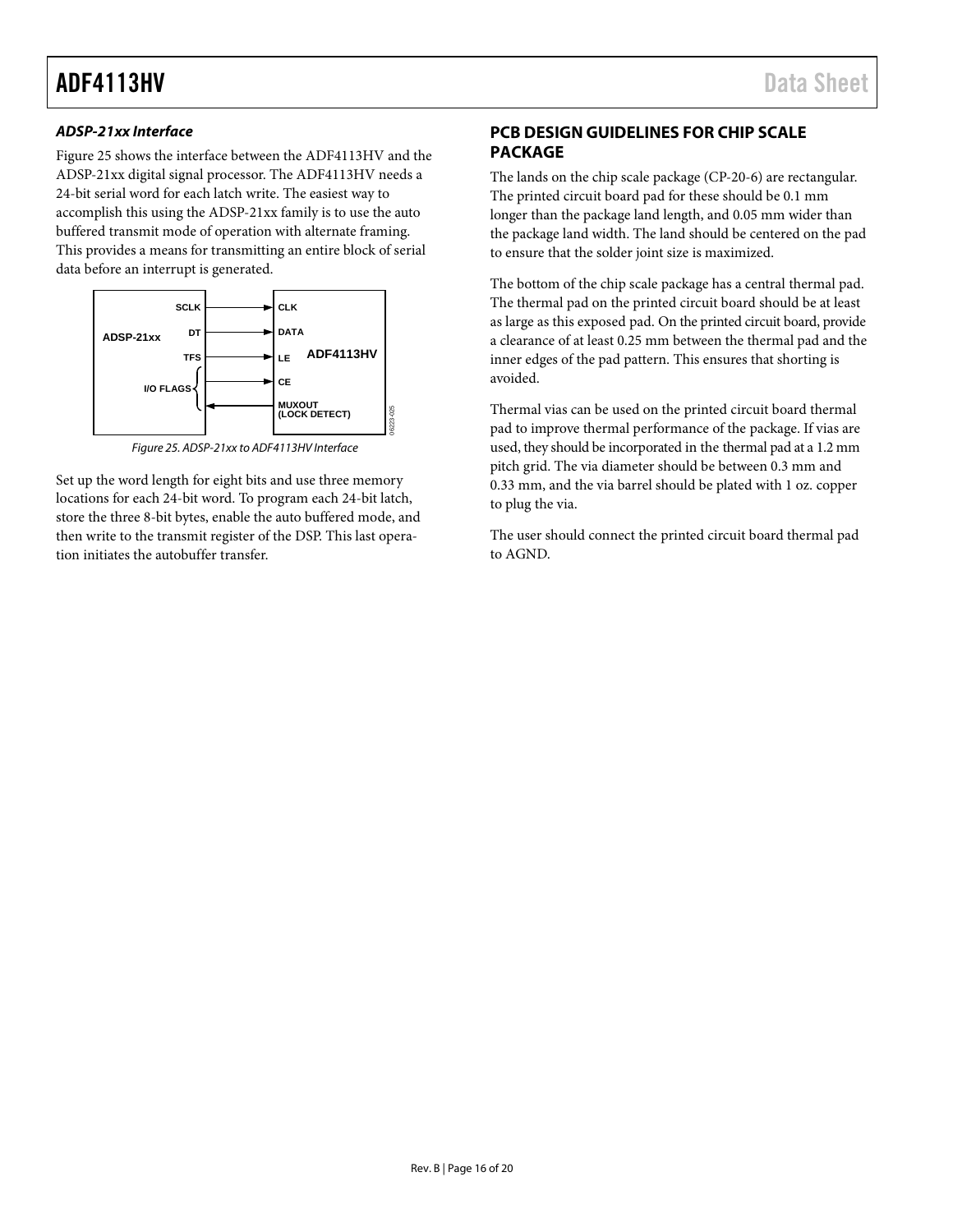# <span id="page-16-0"></span>OUTLINE DIMENSIONS



**COMPLIANT TO JEDEC STANDARDS MO-153-AB** Figure 27. 16-Lead Thin Shrink Small Outline Package [TSSOP] (RU-16) Dimensions shown in millimeters

### <span id="page-16-1"></span>**ORDERING GUIDE**

| Model <sup>1</sup> | <b>Temperature Range</b>           | <b>Package Description</b>                        | Package Option <sup>2</sup> |
|--------------------|------------------------------------|---------------------------------------------------|-----------------------------|
| ADF4113HVBRUZ      | $-40^{\circ}$ C to $+85^{\circ}$ C | 16-Lead Thin Shrink Small Outline Package [TSSOP] | <b>RU-16</b>                |
| ADF4113HVBRUZ-RL   | $-40^{\circ}$ C to $+85^{\circ}$ C | 16-Lead Thin Shrink Small Outline Package [TSSOP] | <b>RU-16</b>                |
| ADF4113HVBRUZ-RL7  | $-40^{\circ}$ C to $+85^{\circ}$ C | 16-Lead Thin Shrink Small Outline Package [TSSOP] | <b>RU-16</b>                |
| ADF4113HVBCPZ      | $-40^{\circ}$ C to $+85^{\circ}$ C | 20-Lead Lead Frame Chip Scale Package [LFCSP_WQ]  | CP-20-6                     |
| ADF4113HVBCPZ-RL   | $-40^{\circ}$ C to $+85^{\circ}$ C | 20-Lead Lead Frame Chip Scale Package [LFCSP_WQ]  | $CP-20-6$                   |
| ADF4113HVBCPZ-RL7  | $-40^{\circ}$ C to $+85^{\circ}$ C | 20-Lead Lead Frame Chip Scale Package [LFCSP_WQ]  | $CP-20-6$                   |
| EV-ADF4113HVSD1Z   |                                    | <b>Evaluation Board</b>                           |                             |

 $1 Z =$  RoHS Compliant Part.

2 The CP-20-6 package was formerly the CP-20-1 package.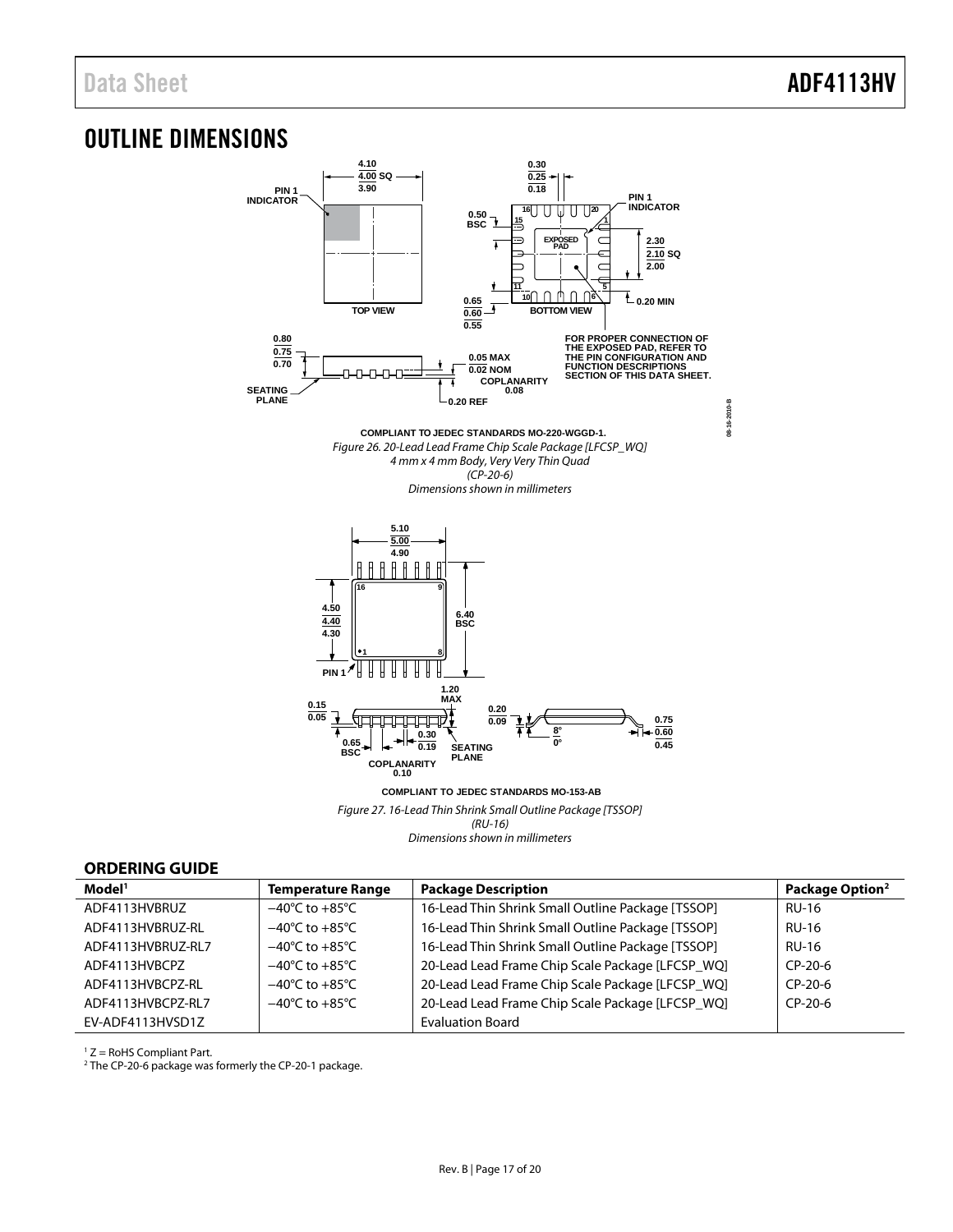# **NOTES**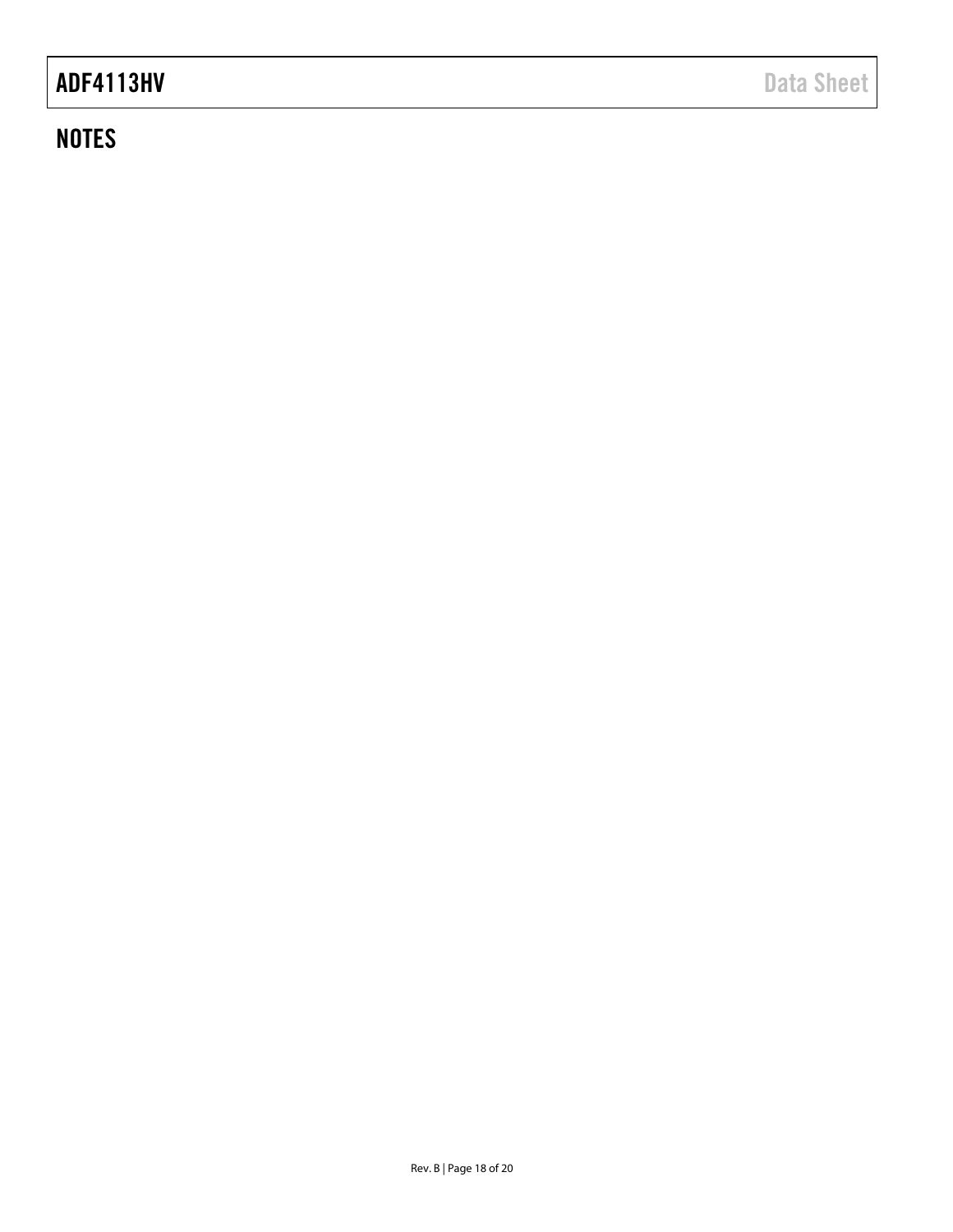# Data Sheet **ADF4113HV**

# **NOTES**